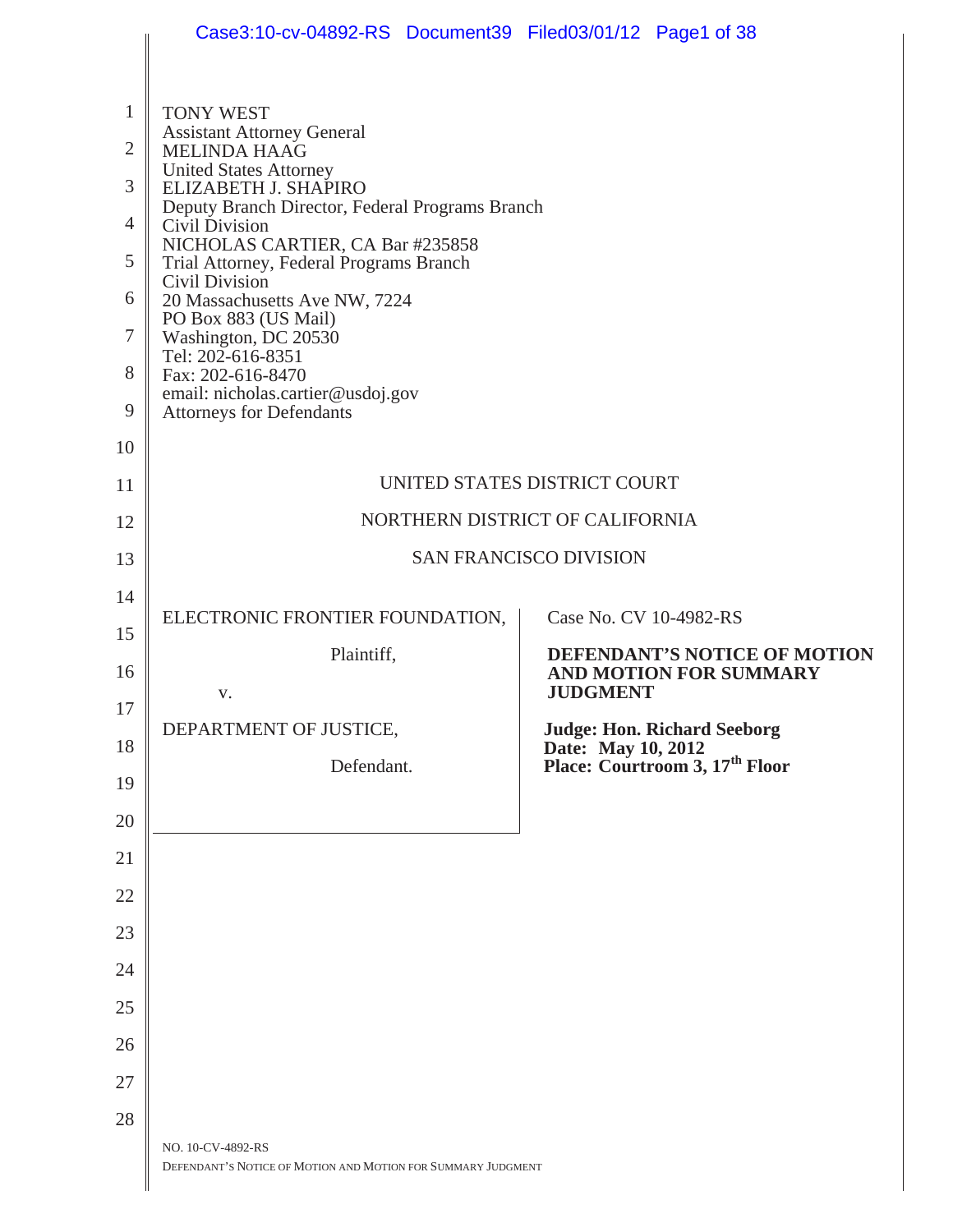# TO PLAINTIFF AND ITS COUNSEL OF RECORD:

| $\overline{2}$ | PLEASE TAKE NOTICE that on May 10, 2012, or as soon thereafter as counsel may be                |
|----------------|-------------------------------------------------------------------------------------------------|
| 3              | heard by the Court, Defendant will, and hereby does, move the Court to grant Defendant's        |
| $\overline{4}$ | Motion for Summary Judgment. In this case under the Freedom of Information Act ("FOIA"), 5      |
| 5              | U.S.C. § 552, Defendant Department of Justice, and its components Criminal Division, Drug       |
| 6              | Enforcement Administration and Federal Bureau of Investigation, have adequately searched for    |
| 7              | and produced records in response to Plaintiff's FOIA requests that were not otherwise protected |
| 8              | from disclosure under the FOIA. Accordingly, Defendant moves for summary judgment pursuant      |
| 9<br>10        | to Rule 56(b) of the Federal Rules of Civil Procedure. Attached in support of this motion are a |
| 11             | Memorandum of Points and Authorities, the Declarations of Kristin L. Ellis of the Criminal      |
| 12             | Division, Katherine L. Myrick of the Drug Enforcement Administration, and David M. Hardy of     |
| 13             | the Federal Bureau of Investigation, as well as supporting exhibits, Vaughn indexes, and a      |
| 14             | Proposed Order.                                                                                 |
| 15             |                                                                                                 |
| 16             |                                                                                                 |
| 17             |                                                                                                 |
| 18             |                                                                                                 |
| 19             |                                                                                                 |
| 20             |                                                                                                 |
| 21             |                                                                                                 |
| 22             |                                                                                                 |
| 23             |                                                                                                 |
| 24             |                                                                                                 |
| 25             |                                                                                                 |
| 26             |                                                                                                 |
| 27             |                                                                                                 |
| 28             |                                                                                                 |
|                | NO. 10-CV-4892-RS<br>DEFENDANT'S NOTICE OF MOTION AND MOTION FOR SUMMARY JUDGMENT               |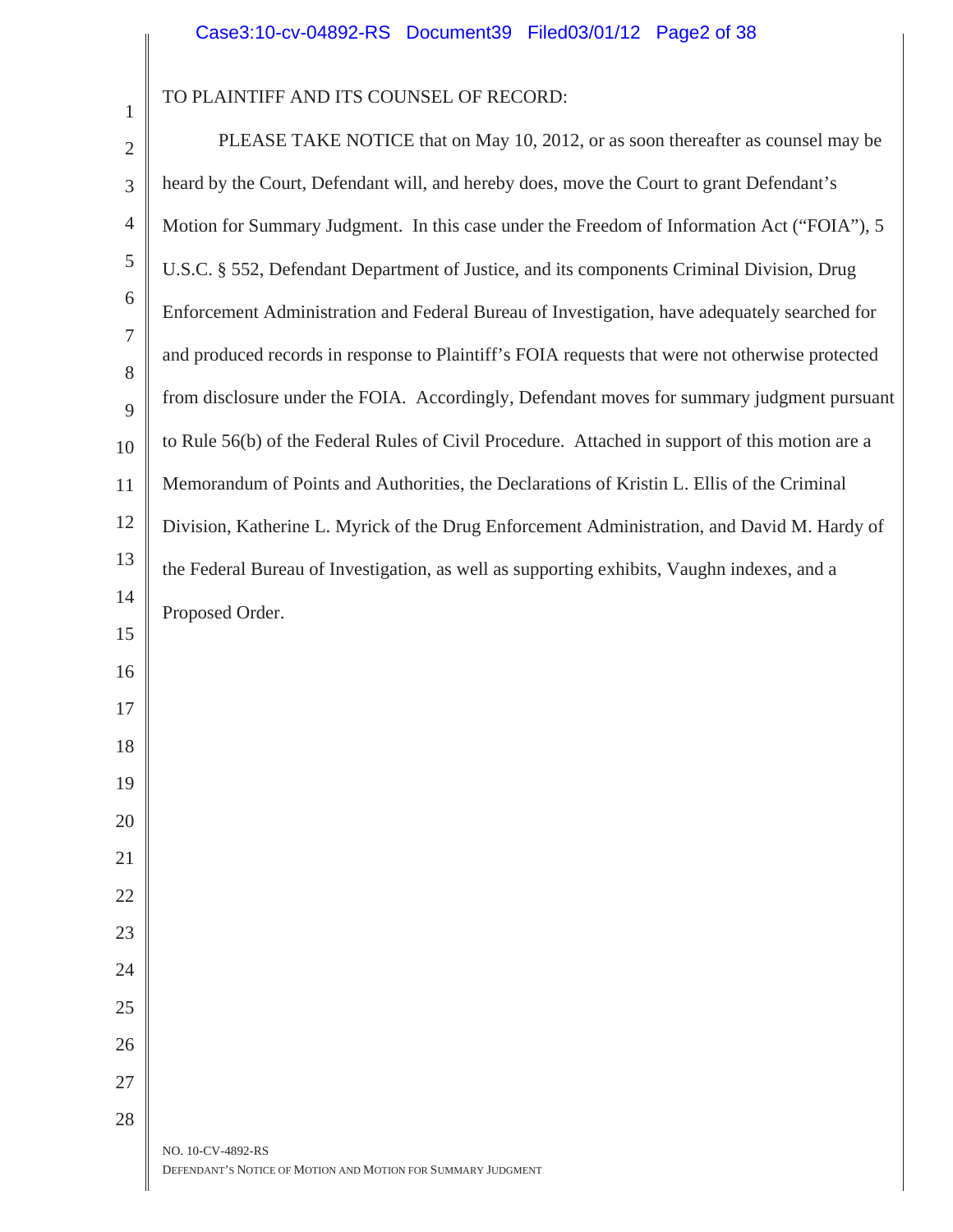|                                                                           | Case3:10-cv-04892-RS Document39 Filed03/01/12 Page3 of 38                                                                                                                                                                                                                                                                                                                                                                                                                                                             |                                                                                |
|---------------------------------------------------------------------------|-----------------------------------------------------------------------------------------------------------------------------------------------------------------------------------------------------------------------------------------------------------------------------------------------------------------------------------------------------------------------------------------------------------------------------------------------------------------------------------------------------------------------|--------------------------------------------------------------------------------|
| 1<br>$\overline{2}$<br>3<br>$\overline{4}$<br>5<br>6<br>7<br>8<br>9<br>10 | <b>TONY WEST</b><br><b>Assistant Attorney General</b><br><b>MELINDA HAAG</b><br><b>United States Attorney</b><br>ELIZABETH J. SHAPIRO<br>Deputy Branch Director, Federal Programs Branch<br>Civil Division<br>NICHOLAS CARTIER, CA Bar #235858<br>Trial Attorney, Federal Programs Branch<br><b>Civil Division</b><br>20 Massachusetts Ave NW, 7224<br>PO Box 883 (US Mail)<br>Washington, DC 20530<br>Tel: 202-616-8351<br>Fax: 202-616-8470<br>email: nicholas.cartier@usdoj.gov<br><b>Attorneys for Defendants</b> |                                                                                |
|                                                                           |                                                                                                                                                                                                                                                                                                                                                                                                                                                                                                                       | IN THE UNITED STATES DISTRICT COURT<br>FOR THE NORTHERN DISTRICT OF CALIFORNIA |
| 11                                                                        |                                                                                                                                                                                                                                                                                                                                                                                                                                                                                                                       | <b>SAN FRANCISCO DIVISION</b>                                                  |
| 12                                                                        |                                                                                                                                                                                                                                                                                                                                                                                                                                                                                                                       |                                                                                |
| 13                                                                        | ELECTRONIC FRONTIER FOUNDATION,                                                                                                                                                                                                                                                                                                                                                                                                                                                                                       | Case No. 10-CV-4892-RS                                                         |
| 14                                                                        | Plaintiff,                                                                                                                                                                                                                                                                                                                                                                                                                                                                                                            | DEFENDANT'S MEMORANDUM IN<br><b>SUPPORT OF ITS MOTION FOR</b>                  |
| 15                                                                        | VS.                                                                                                                                                                                                                                                                                                                                                                                                                                                                                                                   | <b>SUMMARY JUDGMENT</b>                                                        |
| 16                                                                        | DEPARTMENT OF JUSTICE,                                                                                                                                                                                                                                                                                                                                                                                                                                                                                                | <b>Judge: Hon. Richard Seeborg</b><br>Date: May 10, 2012                       |
| 17                                                                        | Defendant.                                                                                                                                                                                                                                                                                                                                                                                                                                                                                                            | Place: Courtroom 3, 17 <sup>th</sup> Floor                                     |
| 18<br>19                                                                  |                                                                                                                                                                                                                                                                                                                                                                                                                                                                                                                       |                                                                                |
| 20                                                                        |                                                                                                                                                                                                                                                                                                                                                                                                                                                                                                                       |                                                                                |
| 21                                                                        |                                                                                                                                                                                                                                                                                                                                                                                                                                                                                                                       |                                                                                |
| 22                                                                        |                                                                                                                                                                                                                                                                                                                                                                                                                                                                                                                       |                                                                                |
| 23                                                                        |                                                                                                                                                                                                                                                                                                                                                                                                                                                                                                                       |                                                                                |
| 24                                                                        |                                                                                                                                                                                                                                                                                                                                                                                                                                                                                                                       |                                                                                |
| 25                                                                        |                                                                                                                                                                                                                                                                                                                                                                                                                                                                                                                       |                                                                                |
| 26                                                                        |                                                                                                                                                                                                                                                                                                                                                                                                                                                                                                                       |                                                                                |
| 27                                                                        |                                                                                                                                                                                                                                                                                                                                                                                                                                                                                                                       |                                                                                |
| 28                                                                        |                                                                                                                                                                                                                                                                                                                                                                                                                                                                                                                       |                                                                                |
|                                                                           |                                                                                                                                                                                                                                                                                                                                                                                                                                                                                                                       |                                                                                |
|                                                                           |                                                                                                                                                                                                                                                                                                                                                                                                                                                                                                                       |                                                                                |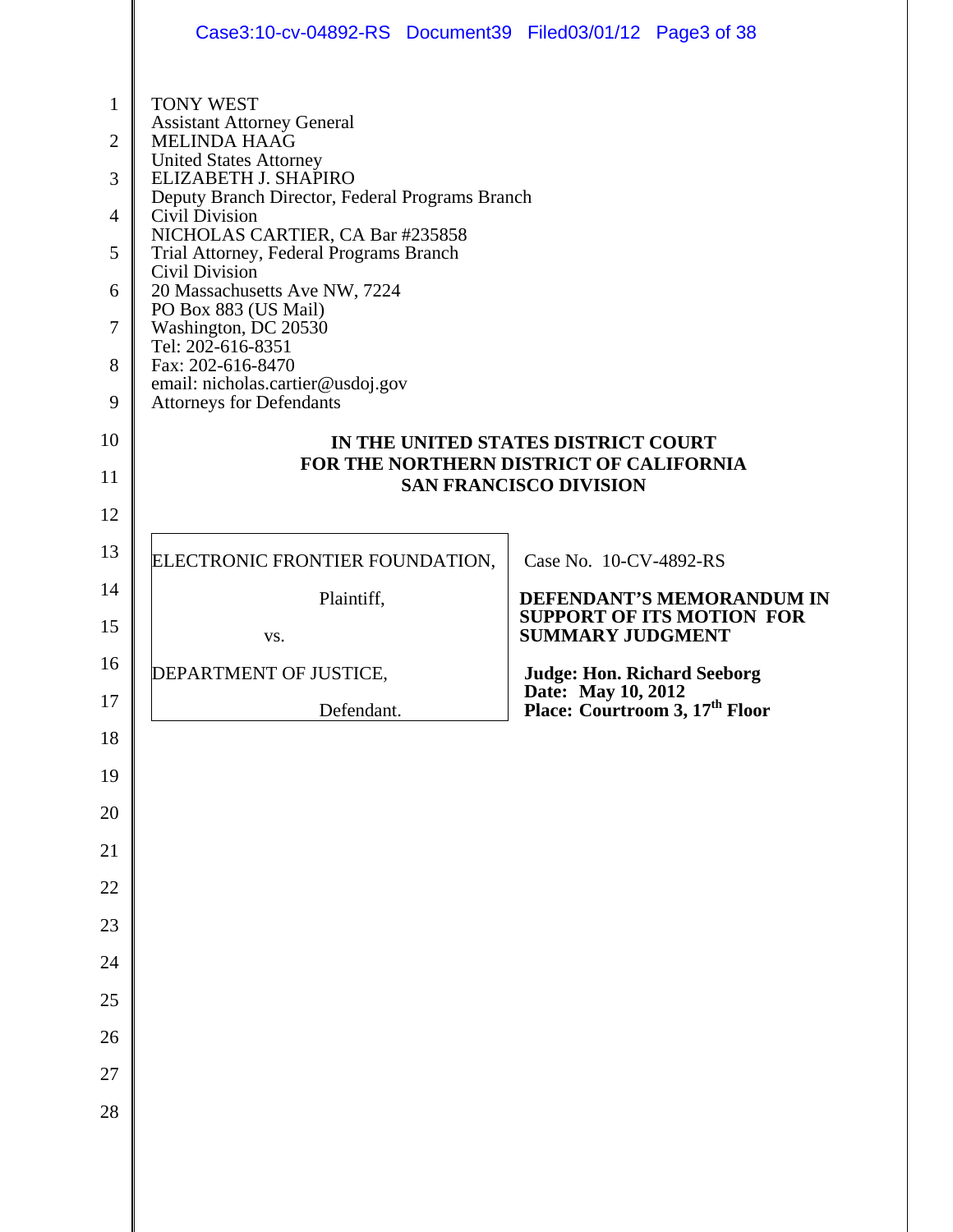#### **INTRODUCTION**

Plaintiff Electronic Frontier Foundation ("EFF") has sued the Department of Justice's Criminal Division ("CRM"), Drug Enforcement Administration ("DEA"), and the Federal Bureau of Investigation ("FBI") under the Freedom of Information Act, 5 U.S.C. § 552, seeking the release of agency records relating to two separate FOIA requests. The first request was directed solely to the FBI and sought the production of records regarding the agency's "Going Dark" program. The second request was submitted to all three components and sought, *inter alia*, records concerning problems experienced by the components conducting electronic surveillance of communication systems such as Blackberry, Facebook, and peer-to-peer messaging services like Skype. Plaintiff brought suit seeking the release and expedited processing of these records. The components have now produced all responsive, non-exempt records. In total, the components identified approximately 3,700 pages of responsive materials to Plaintiff's FOIA requests, and released, in full or with redactions, 956 pages to Plaintiff.

Given the nature of Plaintiff's request seeking documents identifying problems and obstacles faced by Defendant in conducting lawful electronic surveillance, as well as the sensitive internal deliberations addressing these problems, many of the responsive records are, unsurprisingly, exempt from release under the FOIA. Specifically, the components have invoked Exemptions 1, 2, 3, 4, 5, 6, 7(A), 7(C), 7(D), and 7(E) to withhold materials either in full or part. As the component's declarations and Vaughn indices attached to this memorandum, as well as those declarations previously submitted in support of Defendant's Opposition to Plaintiff's Motion for Partial Summary Judgment, demonstrate, the components conducted an adequate search of agency records and produced all reasonably segregable, non-exempt records that were responsive to Plaintiff's FOIA requests. Accordingly, this Court should grant Defendant's Motion for Summary Judgment.

28

1

2

3

4

5

6

7

8

9

10

11

12

13

14

15

16

17

18

19

20

21

22

23

24

25

26

27

4892-RS

10-CV- DEFENDANT'S MOTION FOR SUMMARY JUDGMENT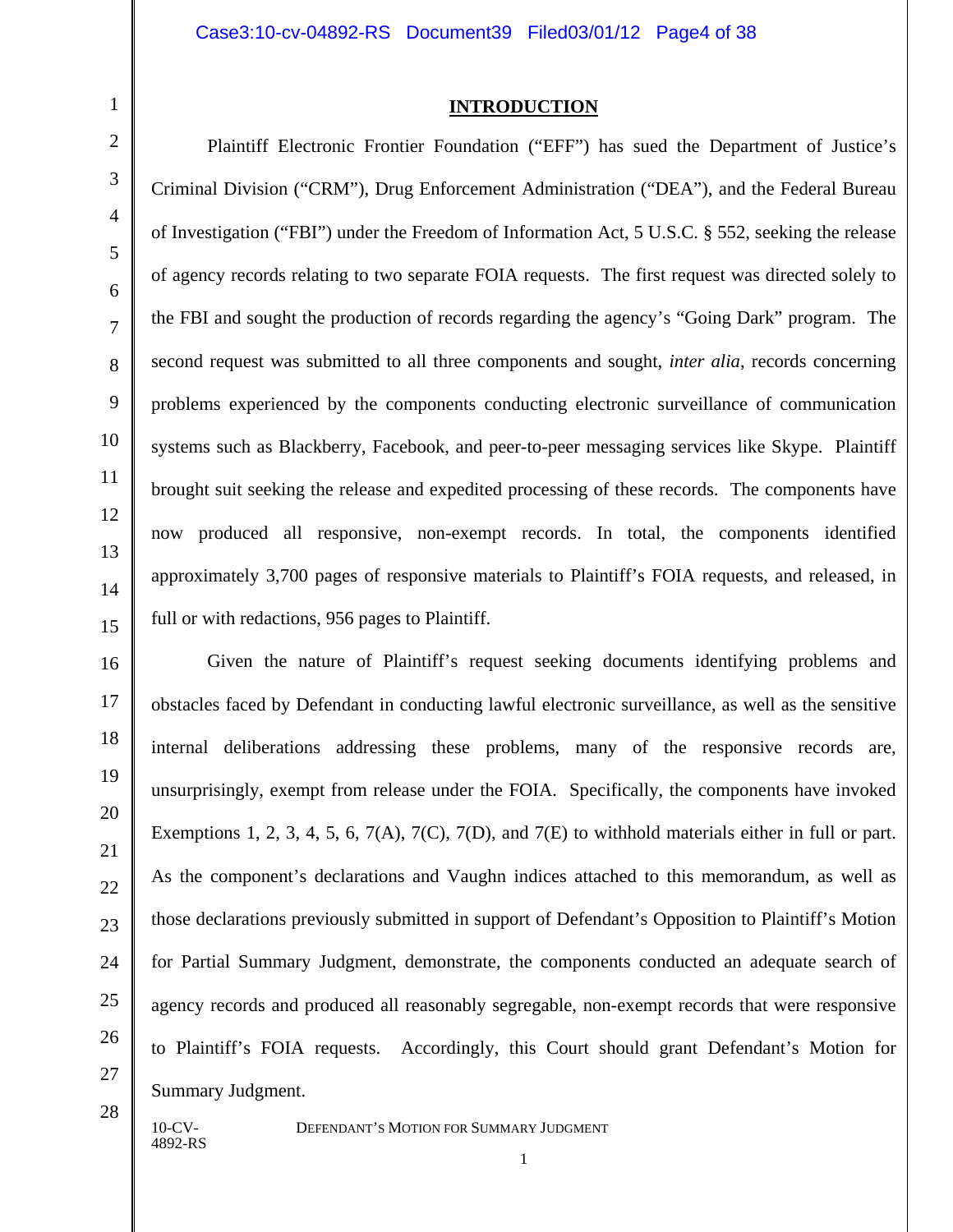#### 10-CV- DEFENDANT'S MOTION FOR SUMMARY JUDGMENT 4892-RS 2 1  $\mathfrak{D}$ 3 4 5 6 7 8 9 10 11 12 13 14 15 16 17 18 19 20 21 22 23  $24$ 25 26 27 28 **BACKGROUND I. PLAINTIFF'S MAY 21, 2009 AND SEPTEMBER 28, 2010 FOIA REQUESTS.**  There are two separate FOIA requests that are at issue in this case. The first was submitted to FBI on May 21, 2009 concerning the Bureau's Going Dark Program. *See* Exhibit A to Declaration of David M. Hardy ("First Hardy Decl.") (ECF No. 19-1). Specifically, Plaintiff requested documents from 2007 to the present concerning: (1) "[A]ll records that describe the Going Dark Program"; (2) "[A]ll Privacy Impact Assessments prepared for the Going Dark Program"; and (3) "[A]ll System of Records Notices ('SORNs') that discuss or describe the Going Dark Program." *Id.* at 2-3. Plaintiff's second request, dated September 28, 2010, was directed to CRM, DEA and FBI seeking "all agency records created on or after January 1, 2006 (including, but not limited to, electronic records) discussing, concerning, or reflecting": 1. any problems, obstacles or limitations that hamper the DOJ's current ability to conduct surveillance on communications systems or networks including, but not limited to, encrypted services like Blackberry (RIM), social networking sites like Facebook, peer-to-peer messaging services like Skype, etc.; 2. any communications or discussions with the operators of communications systems or networks (including, but not limited to, those providing encrypted communications, social networking, and peer-to-peer messaging services), or with equipment manufacturers and vendors, concerning technical difficulties the DOJ has encountered in conducting authorized electronic surveillance; 3. any communications or discussions concerning technical difficulties the DOJ has encountered in obtaining assistance from non-U.S.-based operators of communications systems or networks, or with equipment manufacturers and vendors in the conduct of authorized electronic surveillance; 4. any communications or discussions with the operators of communications systems or networks, or with equipment manufacturers and vendors, concerning development and needs related to electronic communications surveillance-enabling technology;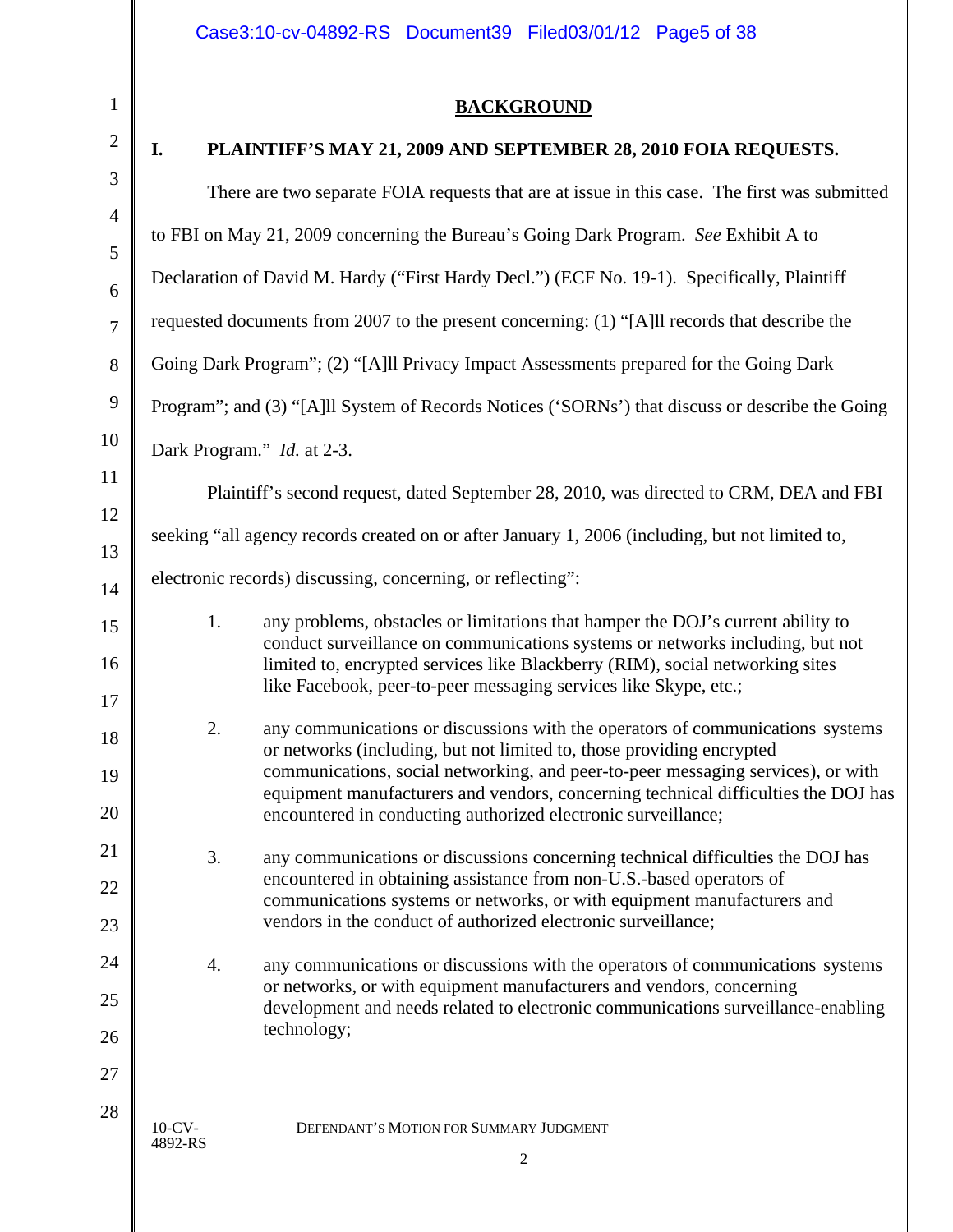|                                     | Case3:10-cv-04892-RS Document39 Filed03/01/12 Page6 of 38                                                                                                                                                                                                                                                                                                               |
|-------------------------------------|-------------------------------------------------------------------------------------------------------------------------------------------------------------------------------------------------------------------------------------------------------------------------------------------------------------------------------------------------------------------------|
| $\mathbf{1}$<br>$\overline{2}$<br>3 | 5.<br>any communications or discussions with foreign government representatives or<br>trade groups about trade restrictions or import or export controls related to<br>electronic communications surveillance-enabling technology;                                                                                                                                      |
| $\overline{4}$<br>5<br>6            | 6.<br>any briefings, discussions, or other exchanges between DOJ officials and members<br>of the Senate or House of Representatives concerning implementing a requirement<br>for electronic communications surveillance-enabling technology, including, but<br>not limited to, proposed amendments to the Communications Assistance for Law<br>Enforcement Act (CALEA). |
| $\overline{7}$                      | See, e.g., Ex. 1 to Declaration of Kristin L. Ellis ("First Ellis Decl.") at 2 (ECF No. 19-2). Plaintiff                                                                                                                                                                                                                                                                |
| 8                                   | sought expedited processing of this request, which was granted by FBI but denied by CRM and                                                                                                                                                                                                                                                                             |
| 9                                   | DEA. See generally Defendant's Opposition to Plaintiff's Motion for Partial Summary Judgment                                                                                                                                                                                                                                                                            |
| 10                                  | (ECF No. 19).                                                                                                                                                                                                                                                                                                                                                           |
| 11                                  | On October 28, 2010, Plaintiff brought suit against CRM, DEA and FBI, alleging that the                                                                                                                                                                                                                                                                                 |
| 12                                  | components had wrongfully withheld agency records and seeking expedited processing of the                                                                                                                                                                                                                                                                               |
| 13<br>14                            | materials. Comp. (ECF No. 1). On January 6, 2011, Plaintiff moved for partial summary judgment                                                                                                                                                                                                                                                                          |
| 15                                  | (ECF No. 16) seeking the expedited processing of these records. Defendant opposed the motion                                                                                                                                                                                                                                                                            |
| 16                                  | (ECF No. 19), and a hearing was held on February 17, 2011 (ECF No. 21). Following the hearing,                                                                                                                                                                                                                                                                          |
| 17                                  | the Court adopted the parties' proposed processing schedule and, as a result, denied Plaintiff's                                                                                                                                                                                                                                                                        |
| 18                                  | motion without prejudice. (ECF No. 27).                                                                                                                                                                                                                                                                                                                                 |
| 19                                  | STATUTORY OVERVIEW OF FOIA AND STANDARD OF REVIEW.<br>II.                                                                                                                                                                                                                                                                                                               |
| 20                                  | The FOIA represents a balance struck by Congress "between the right of the public to                                                                                                                                                                                                                                                                                    |
| 21<br>22                            | know and the need of the Government to keep information in confidence." John Doe Agency v.                                                                                                                                                                                                                                                                              |
| 23                                  | John Doe Corp., 493 U.S. 146, 152 (1989) (quoting H.R. Rep. 1497, 89th Cong., 2d Sess., 6                                                                                                                                                                                                                                                                               |
| 24                                  | (1966)). While the FOIA generally requires agencies to search for and release documents                                                                                                                                                                                                                                                                                 |
| 25                                  | responsive to a properly submitted request, the statute also recognizes "that public disclosure is not                                                                                                                                                                                                                                                                  |
| 26                                  | always in the public interest." <i>Baldrige v. Shapiro</i> , 455 U.S. 345, 352 (1982). Accordingly, the                                                                                                                                                                                                                                                                 |
| 27                                  | Act provides nine statutory exemptions to its general disclosure obligation. See 5 U.S.C. §§                                                                                                                                                                                                                                                                            |
| 28                                  | $10$ -CV-<br>DEFENDANT'S MOTION FOR SUMMARY JUDGMENT<br>4892-RS<br>3                                                                                                                                                                                                                                                                                                    |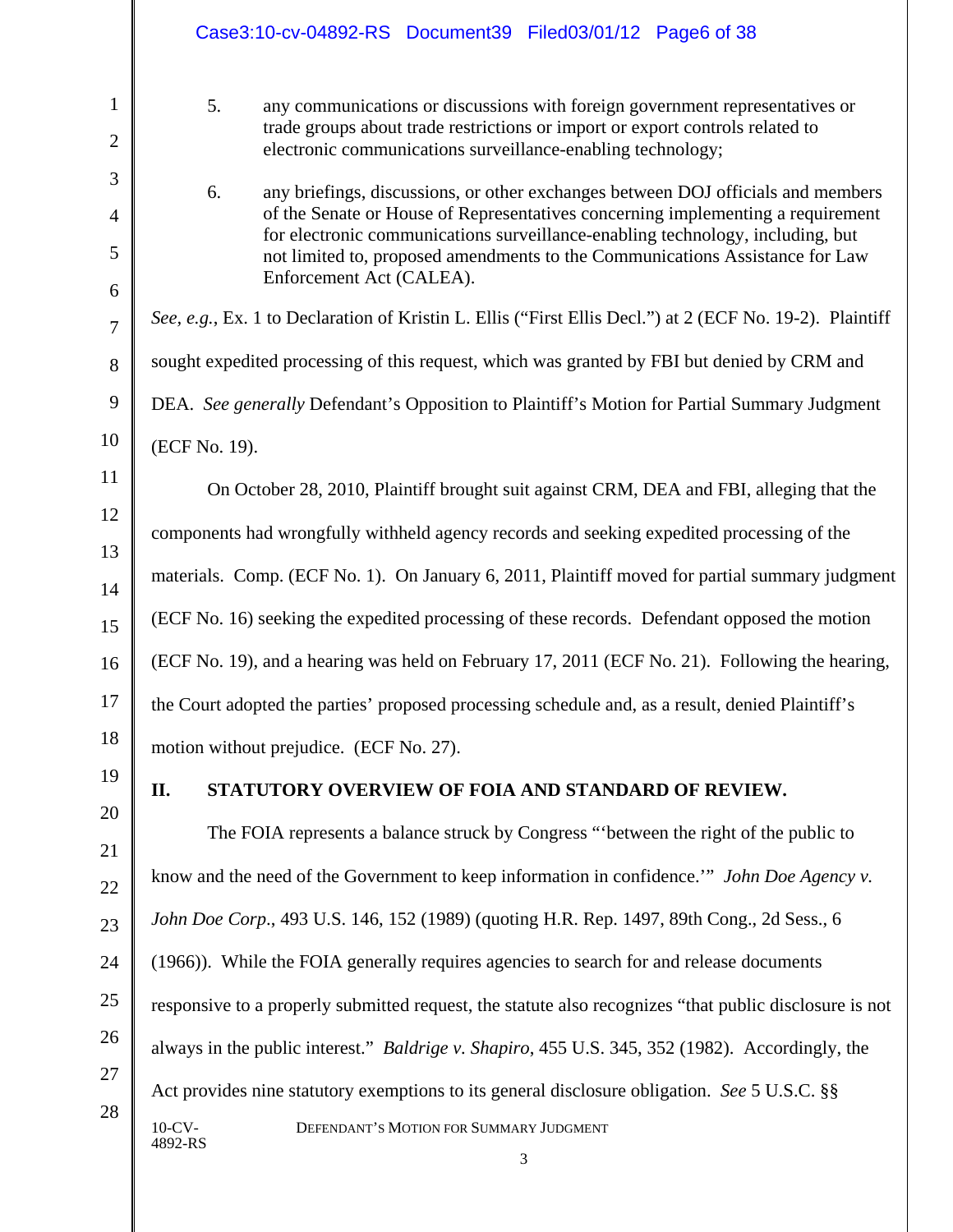552(a)(3), (b)(1)-(9). Although the nine exemptions should be "narrowly construed," *FBI v.* 

*Abramson*, 456 U.S. 615, 630 (1982), the Supreme Court has made clear that courts must give

them "meaningful reach and application." *John Doe Agency*, 493 U.S. at 152.

Summary judgment is appropriate where there is no genuine issue as to any material fact and the moving party is entitled to judgment as a matter of law. Fed. R. Civ. P. 56(a). "As a general rule, all FOIA determinations should be resolved on summary judgment." *Lawyers' Comm. for Civil Rights of San Francisco Bay Area v. U.S. Dep't. of the Treasury*, 534 F. Supp. 2d 1126, 1131 (N.D. Cal. 2008). A court reviews an agency's response to a FOIA request *de novo*. 5 U.S.C. §  $552(a)(4)(B)$ .

### **ARGUMENT**

Defendant moves for summary judgment on the adequacy of the components' searches and because the components have released all reasonably segregable, non-exempt records that are responsive to Plaintiff's request.

16

1

2

3

4

5

6

7

8

9

10

11

12

13

14

15

17

# **I. DEFENDANT CONDUCTED AN ADEQUATE SEARCH FOR RESPONSIVE RECORDS.**

18 19 20 21 22 23 24 25 26 27 To prevail on summary judgment regarding the adequacy of its search, an agency must demonstrate that "it has conducted a search reasonably calculated to uncover all relevant documents." *Lahr v. Nat'l Transp. Safety Bd.*, 569 F.3d 964, 986 (9th Cir. 2009) (internal quotation marks omitted). "This showing may be made by 'reasonably detailed, nonconclusory affidavits submitted in good faith.'" *Id.* The affidavits "must describe what records were searched, by whom, and through what processes." *Lawyers' Comm.*, 534 F. Supp. 2d at 1131 (internal quotation marks omitted). Such affidavits or declarations are accorded "a presumption of good faith, which cannot be rebutted by purely speculative claims about the existence and discoverability of other documents." *Id.* (internal quotation marks omitted). As discussed below, the searches

4892-RS

28

10-CV- DEFENDANT'S MOTION FOR SUMMARY JUDGMENT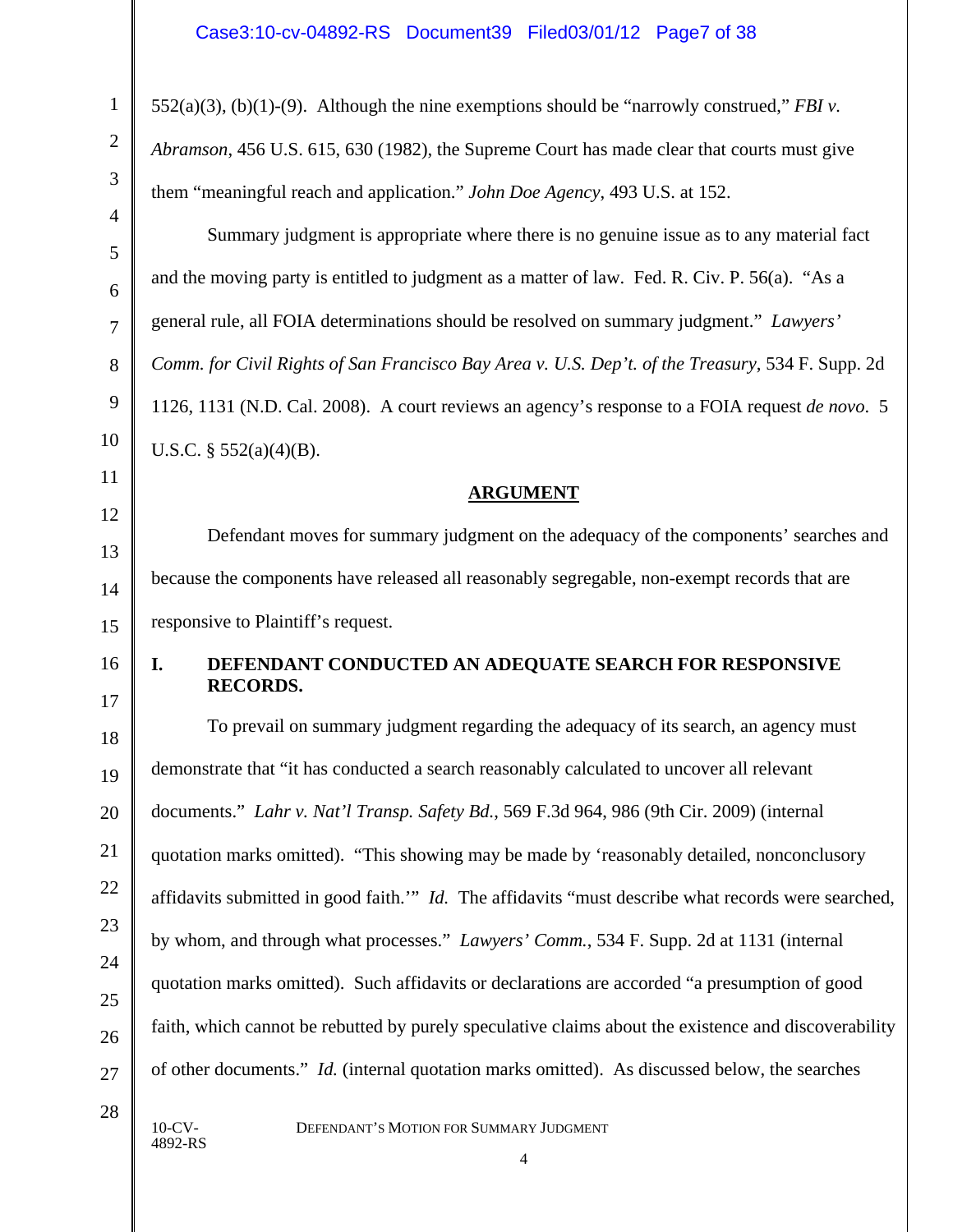conducted in response to Plaintiff's FOIA requests were reasonably calculated to uncover all responsive documents and should be upheld.

1

2

3

4

5

6

7

8

9

10

11

12

13

14

15

16

17

18

19

20

21

22

23

24

# **A. CRM's Search Was Adequate.**

As explained in the Second Declaration of Kristin L. Ellis ("Second Ellis Decl.") of CRM's Freedom of Information Act/Privacy Act ("FOIA/PA") Unit, (Ex. 1) CRM conducted systematic searches for information responsive to Plaintiff's September 28, 2011 FOIA request. Second Ellis Decl. ¶ 12. Beginning on October 6, 2010, agency personnel in CRM's FOIA/PA Unit familiar with the request identified the four offices within the Criminal Division most likely to possess responsive information and sent each office a search request that included a copy of Plaintiff's request. *Id*. ¶¶ 12-13.

Based on discussions with these four offices, CRM subsequently determined that other areas within the Criminal Division might possess potentially responsive information. *Id*. ¶ 16. As a result, all CRM employees were asked to search for responsive documents and were also instructed to report to CRM's FOIA/PA Unit if they believed they might have potentially responsive information in electronic form (i.e., in their email accounts or on their personal network drives). *Id*. ¶¶ 16-17. With the exception of several employees who conducted searches of their own electronic documents, CRM's Information Technology Management ("ITM") office conducted a search of employees' unsecured (i.e., non-classified) e-mail accounts and network drives using "key words" derived from Plaintiff's request in conjunction with the term "Going Dark."<sup>[1](#page-7-0)</sup> *Id*. ¶ 18-19. CRM-ITM also used key words to search a shared network used by CRM's Computer Crime and Intellectual Property Section. *Id*. ¶ 19. In order to conduct these searches,

25

<span id="page-7-0"></span>26

27

28

10-CV- DEFENDANT'S MOTION FOR SUMMARY JUDGMENT 4892-RS

<sup>&</sup>lt;sup>1</sup> Two employees who reported they likely possessed responsive information on their secured (i.e., classified) e-mail accounts were tasked with searching these classified accounts. *Id*. ¶ 18.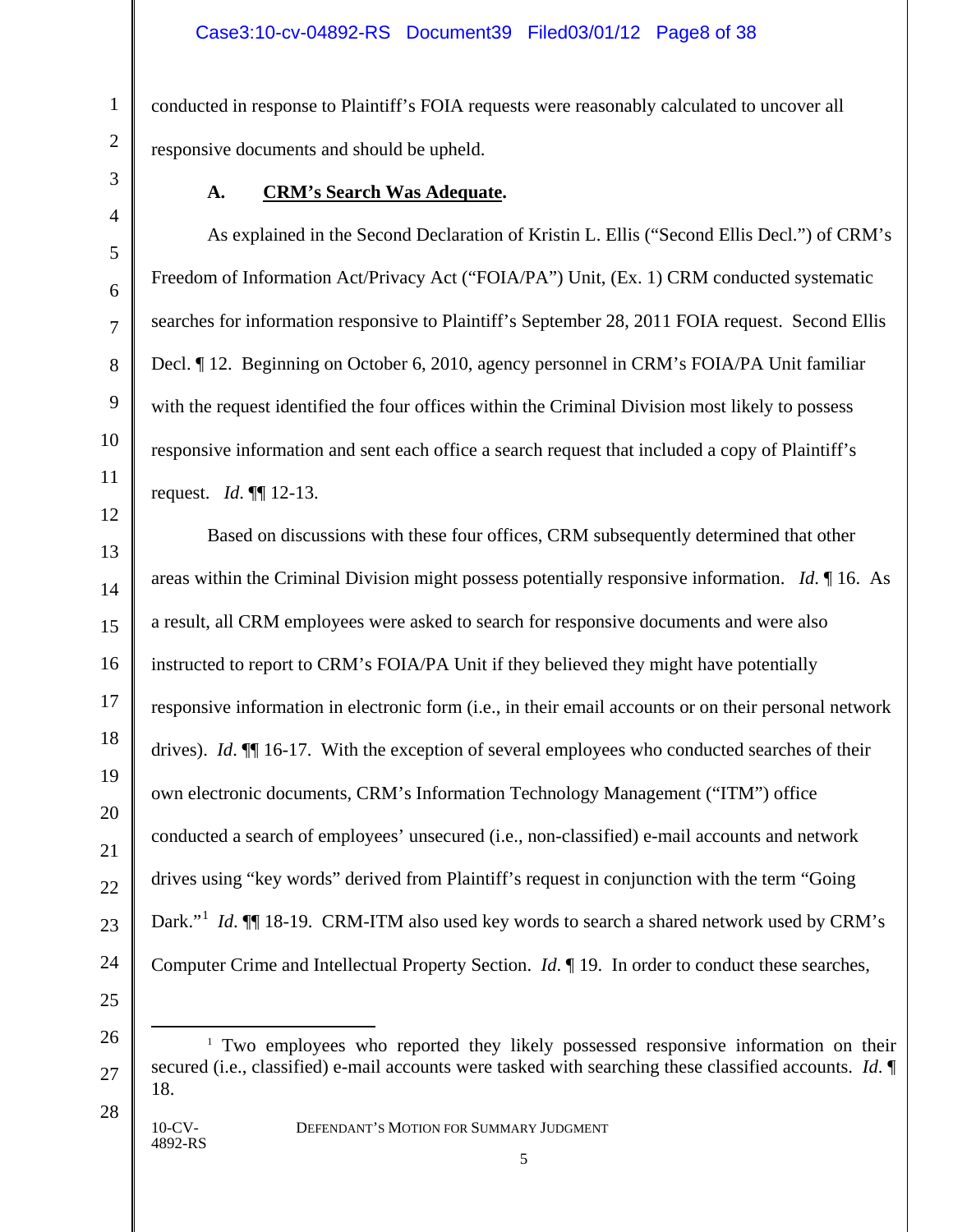CRM-ITM restored the last full backup from three servers. *Id*. ¶ 18.

Limiting its search for records from January 1, 2006 to the day it began its search on October 16, 2010, *id*. ¶ 19, CRM initially located approximately 8,425 pages of potentially responsive information. *Id*. ¶ 20. Ultimately, however, after the materials were reviewed, very few of the pages turned out to be responsive. In five interim responses from April 2011 to August 2011, CRM completed processing of these records, releasing one page in full and 6 pages in part and withholding 51 pages in full. *Id*. ¶¶ 20-21; 24-29. According to Ms. Ellis of CRM's FOIA/PA Unit, because CRM "cast such a wide net in searching for information (by asking all CRM employees to search) and because the terms pertinent to this request commonly appear in CRM records relating to routine issues involving electronic surveillance [ ] unrelated to problems conducting such surveillance or to any other topic responsive to plaintiff's FOIA request, much of the information we located was either duplicative (*i.e.*, several employees had the same documents or were senders/recipients of the same e-mails) or not responsive." *Id*. ¶ 20.

CRM also located approximately 500 pages of potentially responsive information originating from, or of primary interest to other Federal agencies, and consistent with DOJ regulation, *see* 28 C.F.R. § 16.4(c), referred those records to the originating agencies for processing and a direct response to Plaintiff. *Id.* ¶¶ 68-71.

4892-RS

# **B. DEA's Search Was Adequate.**

In response to Plaintiff's September 28, 2010, FOIA request, DEA's Freedom of Information/Records Management Section ("SARF") consulted with agency personnel with expertise and knowledge about the issues raised in Plaintiff's request to identify DEA offices and employees likely to possess responsive information. *See* Second Declaration of Katherine L. Myrick Drug Enforcement Administration ("Second Myrick Decl.") (Ex. 3) ¶ 5a. As a result of

10-CV- DEFENDANT'S MOTION FOR SUMMARY JUDGMENT

1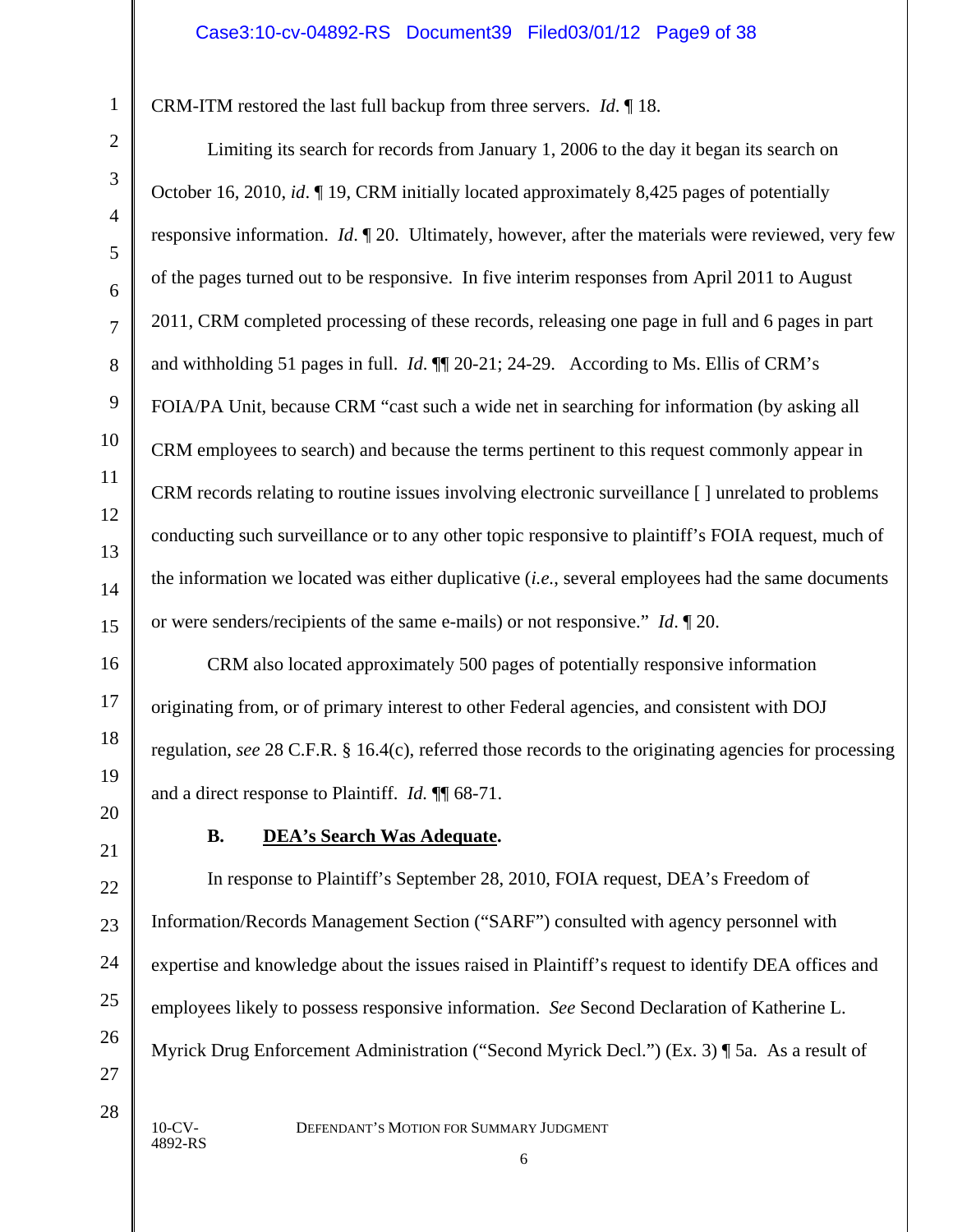this process, six DEA offices were identified, and on November 18,  $2010$  $2010$ ,  $2$  these offices began searching for responsive records in both hard copy and electronic form. *Id*. ¶ 5a-b.

As part of an overlapping and complimentary search effort, three DEA employees who had worked on issues related to DEA's electronic surveillance capabilities were also tasked with searching for responsive records. *Id*. ¶ 6. In addition, DEA conducted key word searches of its "WebCims database," a document management and tracking system used to locate Congressional inquiries or correspondence, as well as its "CONG database," an internal electronic log of inquiries and tasks received from Congressional liaisons. *Id*. ¶ 5b.

In total, DEA identified 1036 pages of potentially responsive records, *id*. ¶ 8b, and 570 pages of potentially responsive materials originating from other agencies, which were referred out to those agencies for a direct response to Plaintiff. *Id*. ¶ 8b. DEA made its first interim release on or about April 1, 2011 and made its sixth and final release on or about September 1, 2011. *Id*. ¶ 8. In total, 179 pages were released in full, 63 pages were released in part with redactions, and 794 pages were withheld in full. *Id*. ¶ 9j.

#### **C. FBI's Searches Were Adequate.**

*Plaintiff's May 21, 2009 Going Dark Request.* After receiving this request for all Bureau records from 2007 to the present concerning the "Going Dark Program," the FBI conducted a search of its Central Records System ("CRS"). *See* First Hardy Decl. (ECF No. 19-1) ¶¶ 5, 7. The FBI maintains indices of subject matters that are held within its CRS, and entries on those indices generally fall into two categories: (1) "main" entries that describe a subject matter or the name of a file contained within the CRS; and (2) "reference" entries that reflect a reference to an individual, organization, or subject matter in another "main" file. *Id*. ¶ 7.

26

<span id="page-9-0"></span>27

1

2

3

4

5

6

7

8

9

10

11

12

13

14

15

16

17

18

19

20

21

22

23

24

25

28

4892-RS

10-CV- DEFENDANT'S MOTION FOR SUMMARY JUDGMENT

 <sup>2</sup> Because DEA initiated its search on November 18, 2010, it used this date as the administrative "cut-off" for the search. Second Myrick Decl. ¶ 5 (citing 28 C.F.R. § 16.4(a)).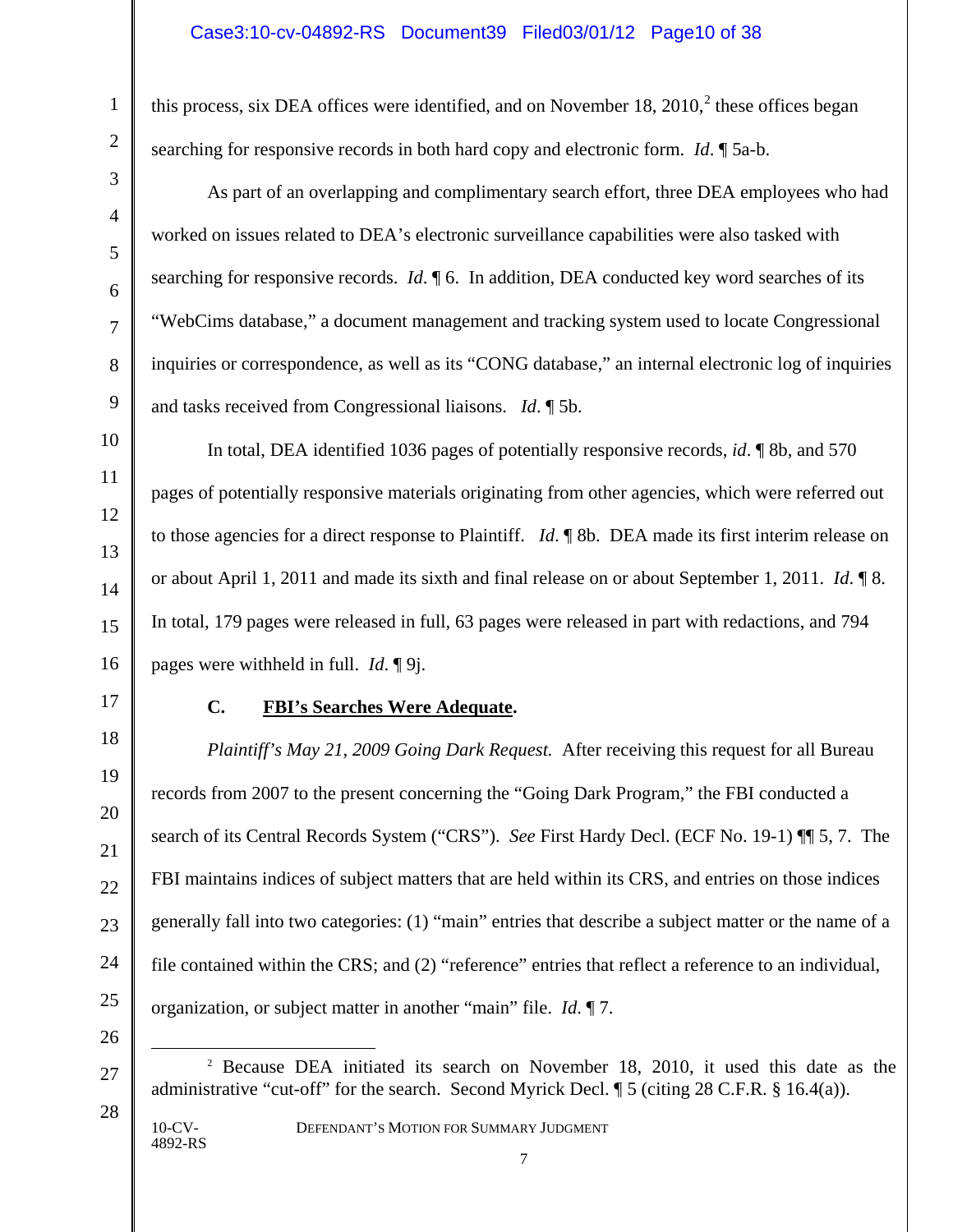On May 26, 2009, FBI conducted a search of its CRS to identify information responsive to Plaintiff's request. *Id*. ¶ 33. The FBI subsequently determined that it was necessary to conduct a more individualized inquiry (outside of the CRS system) of certain FBI divisions and offices reasonably likely to have potentially responsive records. *Id*. ¶ 34. Accordingly, FBI's FOIA office sent an Electronic Communication ("EC") to personnel in these designated divisions who were requested to search for responsive records from January 1, 2007 through the administrative cut-off date of June 1, 2009, when FBI began its search. *Id*.

*Plaintiff's September 28, 2011 Request*. Given the breadth of the September 28, 2011 request, which as noted above was also directed to CRM and DEA, FBI determined that the request did not lend itself to a search of the CRS. First Hardy Decl. ¶ 38. Instead, as with Plaintiff's other request, FBI's FOIA unit identified divisions and offices likely to have responsive records and circulated an EC to those offices on November 8, 2010. *Id*. When additional FBI offices were subsequently identified as having potentially responsive material, a second EC was circulated on January 10, 2011. *Id*. Both EC's requested that personnel in the relevant divisions conduct a search for responsive documents in their possession from January 1, 2006 through the administrative cut-off date of November 8, 2010. *Id*.

Based on all the searches performed in response to Plaintiff's two FOIA requests, FBI identified a total of 2,662 responsive pages and produced 707 pages in full or part to Plaintiff. Second Hardy Decl. ¶ 258.

10-CV- DEFENDANT'S MOTION FOR SUMMARY JUDGMENT 4892-RS As seen above, the components conducted comprehensive searches for documents in both hard copy and electronic form that were potentially responsive to Plaintiff's FOIA requests. As set forth in further detail in the components' declarations, these searches met the components' obligations under the FOIA and should be upheld. *Lahr,* 569 F.3d at 986 (to prevail on summary judgment, agency must show "it has conducted a search reasonably calculated to uncover all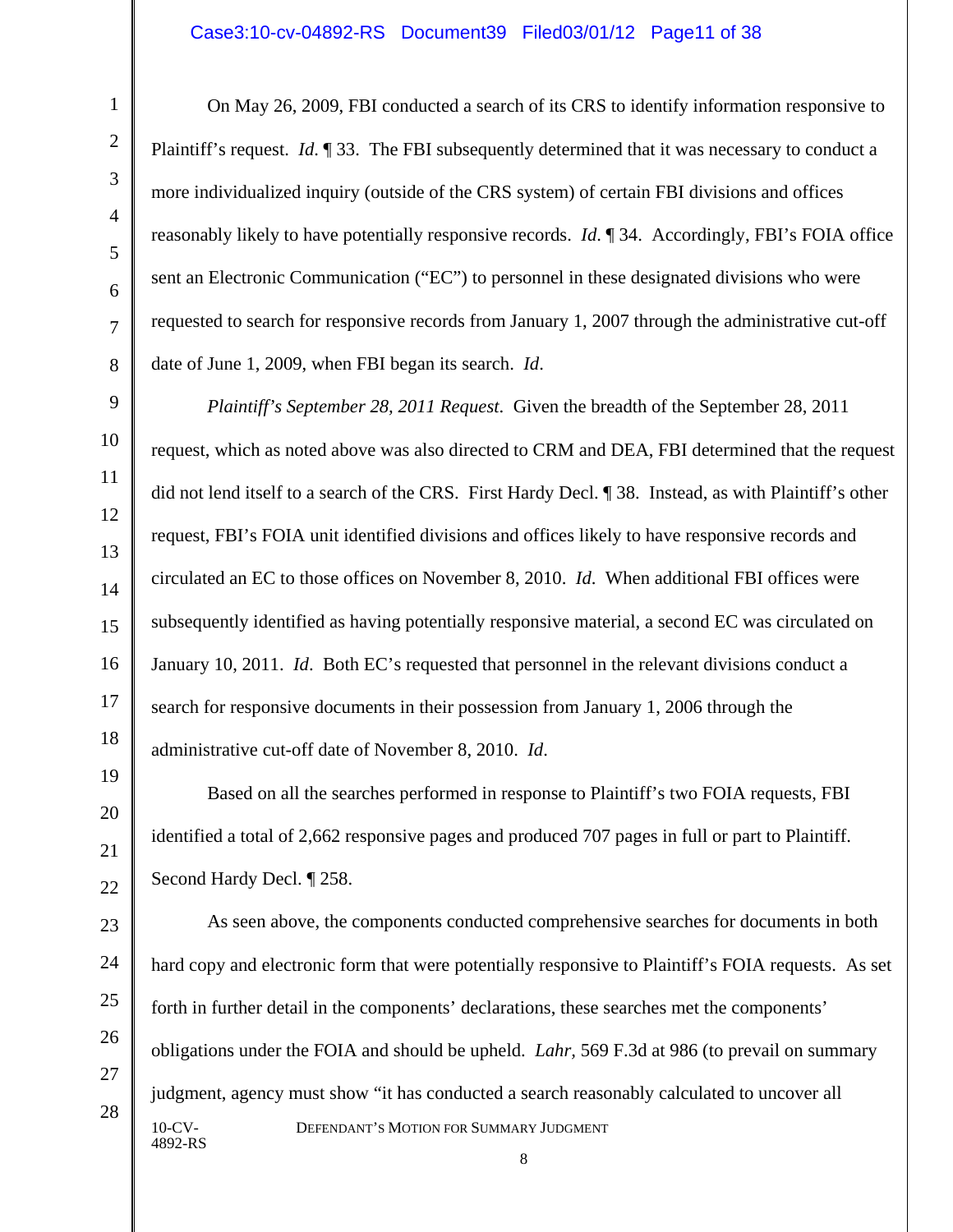relevant documents") (internal quotation marks omitted); *Lawyers' Comm.*, 534 F. Supp. 2d at 1131 (agency demonstrates adequacy of its search by "'describ[ing] what records were searched, by whom, and through what processes.'").

#### **II. DEFENDANT'S WITHHOLDINGS ARE APPROPRIATE.**

Under the FOIA, a document may be withheld or redacted "only if it falls within one of nine statutory exemptions to the [FOIA] disclosure requirement." *Kamman v. IRS*, 56 F.3d 46, 48 (9th Cir. 1995). Ordinarily, government agencies submit affidavits or declarations, commonly referred to as "Vaughn indexes," that identify the materials withheld and that contain a particularized explanation of the reasons for the withholdings. *See Lion Raisins v. U.S. Dep't. of Agric.*, 354 F.3d 1072, 1082 (9th Cir. 2004) (citing *Vaughn v. Rosen*, 484 F.2d 820, 823-25 (D.C. Cir.1973)). The declaration must offer "'reasonably detailed descriptions of the documents and [] facts sufficient to establish an exemption.'" *Kamman*, 56 F.3d at 48 (internal quotation marks omitted)*.*

10-CV- DEFENDANT'S MOTION FOR SUMMARY JUDGMENT 4892-RS In this case, the components have provided declarations and Vaughn indexes detailing the records withheld, the FOIA exemptions claimed, and the reasons for the withholdings. *See* United States Department of Justice, Criminal Division Vaughn Index ("CRM's Vaughn Index") (Exhibit 2); DEA Vaughn Index (Ex. J to Second Myrick Decl.); FBI's Vaughn Index for Cardozo FOIA Releases ("FBI's Vaughn Index for Plaintiff's May 21, 2009 Request") (Ex. O to Second Hardy Decl.); FBI's Vaughn Index for Lynch FOIA Releases ("FBI's Vaughn Index for Plaintiff's September 28, 2010 Request") (Ex. P to Second Hardy Decl.) Because the number of responsive records ultimately identified by CRM was far smaller than the number of responsive records located by the other components, CRM's declaration and Vaughn index are organized by individual documents. Given the voluminous nature of the responsive materials identified by DEA and FBI, these components have grouped similar documents into like categories for ease of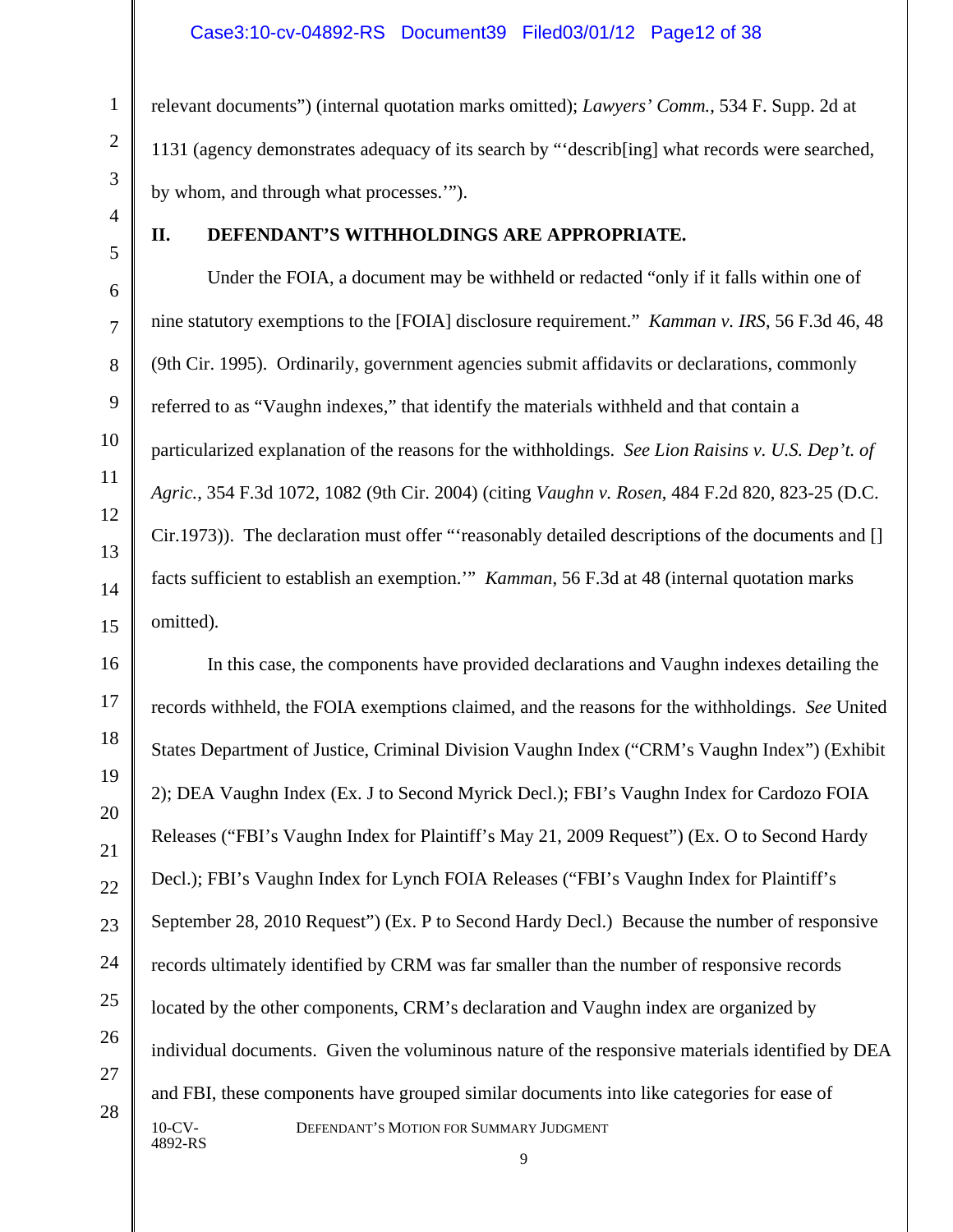analysis. DEA's and FBI's declarations and *Vaughn* indexes describe the pages that make up each category in detail and demonstrate that the exemptions at issue have been properly applied to the materials.

# **A. Defendant Properly Withheld Documents Pursuant to Exemption 1.**

<span id="page-12-1"></span><span id="page-12-0"></span>

| 5                                             |                                                                                                                                                                                                                                                                                                                                                                                                                                                                                                     | FBI and DEA have both withheld classified information pursuant to Exemption 1, which                                                                                                                                                                                                                                                   |
|-----------------------------------------------|-----------------------------------------------------------------------------------------------------------------------------------------------------------------------------------------------------------------------------------------------------------------------------------------------------------------------------------------------------------------------------------------------------------------------------------------------------------------------------------------------------|----------------------------------------------------------------------------------------------------------------------------------------------------------------------------------------------------------------------------------------------------------------------------------------------------------------------------------------|
| $\overline{1}$                                |                                                                                                                                                                                                                                                                                                                                                                                                                                                                                                     | protects from disclosure matters that are $\lq(1)(A)$ specifically authorized under criteria established                                                                                                                                                                                                                               |
| $\mathbf{\hat{S}}$                            |                                                                                                                                                                                                                                                                                                                                                                                                                                                                                                     | by an Executive Order to be kept secret in the interest of national defense or foreign policy and (B)                                                                                                                                                                                                                                  |
| $\mathfrak z$                                 |                                                                                                                                                                                                                                                                                                                                                                                                                                                                                                     | are in fact properly classified pursuant to such Executive Order." <sup>3</sup> <i>Id.</i> (citing 5 U.S.C. §                                                                                                                                                                                                                          |
| $\mathfrak{g}$                                |                                                                                                                                                                                                                                                                                                                                                                                                                                                                                                     | $552(b)(1)$ ). In this case, the classified information was withheld pursuant to Executive Order                                                                                                                                                                                                                                       |
|                                               |                                                                                                                                                                                                                                                                                                                                                                                                                                                                                                     | 13,526, 75 Fed. Reg. 707 (Dec. 29, 2009) (amended at 75 Fed. Reg. 1013). Information may be                                                                                                                                                                                                                                            |
| $\overline{2}$                                |                                                                                                                                                                                                                                                                                                                                                                                                                                                                                                     | classified pursuant to this Executive Order if:                                                                                                                                                                                                                                                                                        |
| $\mathbf{3}$<br>1                             | (1)                                                                                                                                                                                                                                                                                                                                                                                                                                                                                                 | an original classification authority is classifying the information;                                                                                                                                                                                                                                                                   |
| $\overline{5}$                                | (2)                                                                                                                                                                                                                                                                                                                                                                                                                                                                                                 | the information is owned by, produced by or for, or is under the control of the<br><b>United States Government;</b>                                                                                                                                                                                                                    |
| 5                                             | (3)                                                                                                                                                                                                                                                                                                                                                                                                                                                                                                 | the information falls within one or more of the categories of information listed in §<br>1.4 of this order; and                                                                                                                                                                                                                        |
| $\overline{\mathbf{S}}$<br>)<br>$\mathfrak z$ | (4)                                                                                                                                                                                                                                                                                                                                                                                                                                                                                                 | the original classification authority determines that the unauthorized<br>disclosure of the information reasonably could be expected to result in damage to<br>the national security, which includes defense against transnational terrorism, and<br>the original classification authority is able to identify or describe the damage. |
|                                               |                                                                                                                                                                                                                                                                                                                                                                                                                                                                                                     | Exec. Order No. 13,526 § 1.1(a). Several procedural requirements must also be met. See id. §§                                                                                                                                                                                                                                          |
| $\overline{c}$                                | 1.5, 1.7, 3.1, 3.3. <sup>4</sup>                                                                                                                                                                                                                                                                                                                                                                                                                                                                    |                                                                                                                                                                                                                                                                                                                                        |
| $\overline{\mathbf{3}}$                       |                                                                                                                                                                                                                                                                                                                                                                                                                                                                                                     |                                                                                                                                                                                                                                                                                                                                        |
|                                               | <sup>3</sup> FBI invoked Exemption 1 to withhold pages in the following categories: Category 1E (13<br>pages); 1F (6 pages); 2A (1 page); 2B (2 pages); 2D (13 pages); 2E (55 pages); 2F (9 pages); 2H<br>(26 pages); and 2J (8 pages). See Second Hardy Decl. II 113-116; 129-131; 137-140; 153-155;<br>172-175; 187-189; 204-206; 223-226; 249-251. DEA invoked Exemption 1 to withhold portions of<br>an internal DEA summary of an interagency working group. DEA's Vaughn Index at 18 (61-62). |                                                                                                                                                                                                                                                                                                                                        |
| Ś                                             | $10$ -CV-<br>4892-RS                                                                                                                                                                                                                                                                                                                                                                                                                                                                                | <sup>4</sup> Agency decisions to withhold classified information under the FOIA are reviewed de novo<br>by the district court, and the agency bears the burden of proving its claim for exemption. See 5<br>DEFENDANT'S MOTION FOR SUMMARY JUDGMENT                                                                                    |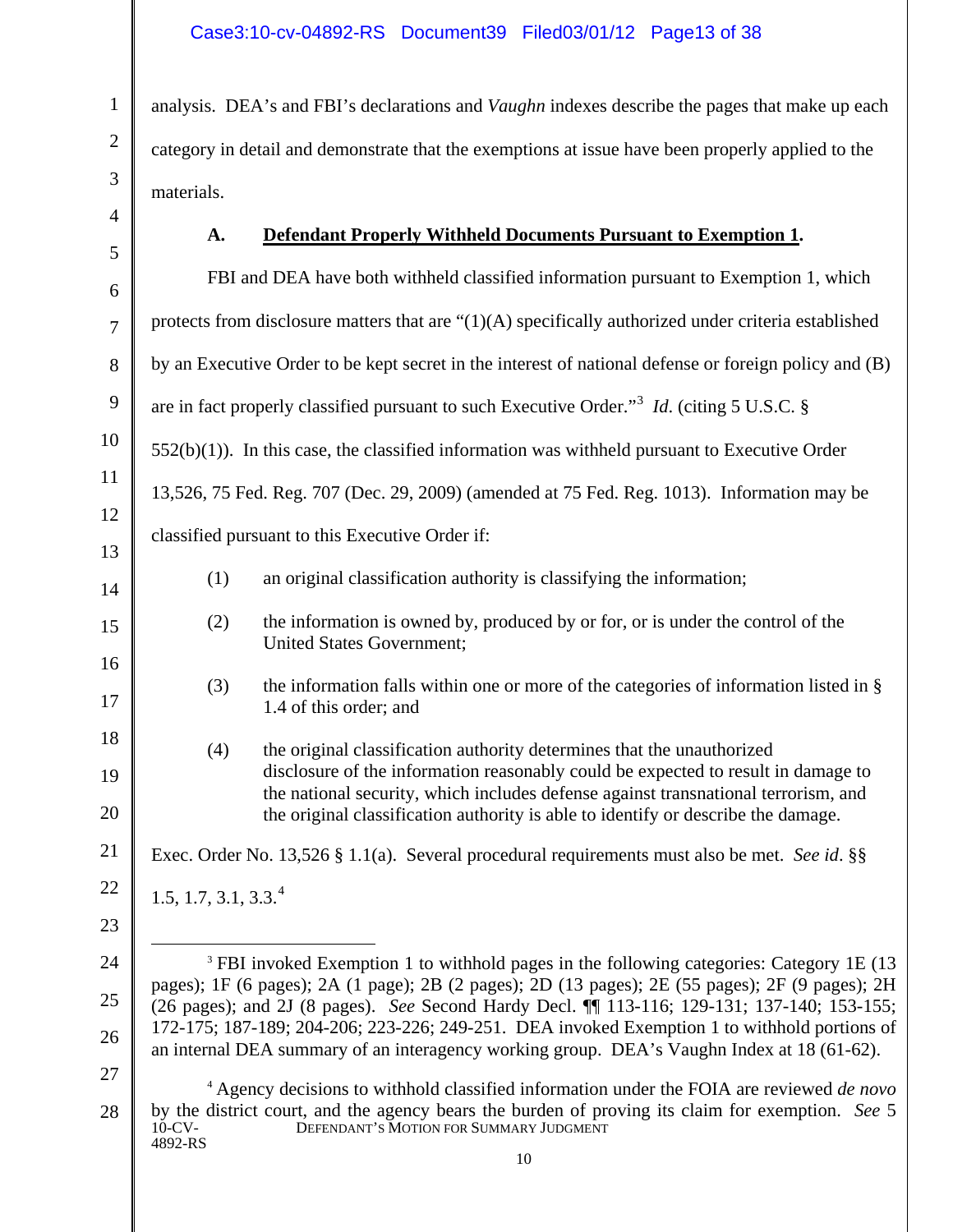### Case3:10-cv-04892-RS Document39 Filed03/01/12 Page14 of 38

In support of the application of Exemption 1 to the records withheld from FBI's production, FBI submits the Second Declaration of David M. Hardy, Section Chief of FBI's Record/Information Dissemination Section ("RIDS"), Records Management Division ("RMD") (Ex. 4). Because the document withheld by DEA pursuant to Exemption 1 was done to protect the Bureau's own information, DEA supports this withholding by submitting the Third Declaration of David M. Hardy ("Third Hardy Decl.") (Ex. K to Second Myrick Decl.).

For the Exemption 1 materials withheld from FBI's and DEA's productions, Mr. Hardy found that the records were classified in accordance with the mandated procedures set forth in Executive Order 13,526. Mr. Hardy — an original classification authority — personally reviewed the withheld information and determined that it was under the control of the United States Government, was classified, and required the classification marking of "Secret." Second Hardy Decl. ¶¶ 2, 28; Third Hardy Decl. ¶¶ 2, 9. Mr. Hardy made certain that all of the procedural and administrative requirements of the Executive Order were followed, including proper identification and marking of documents. Second Hardy Decl. ¶ 28; Third Hardy Decl. ¶ 9. Substantively, Mr. Hardy determined that the information was exempt from disclosure pursuant to Executive Order 13,526 because it falls within one or more of the categories in § 1.4 of the Order and that disclosure could cause serious harm to national security. Second Hardy Decl. ¶¶ 29-32; Third Hardy Decl. ¶¶ 10-11.

4892-RS

 $\overline{a}$ 

10-CV- DEFENDANT'S MOTION FOR SUMMARY JUDGMENT

*Project v. Casey*, 656 F.2d 724, 738 (D.C. Cir. 1981).

11

Specifically, Mr. Hardy determined that the information involves intelligence activities,

sources, or methods, and/or relates to foreign relations or foreign activities of the United States,

including confidential sources. *Id*.; *see* Exec. Order No. 13,526 § 1.4(c) (authorizing withholding

U.S.C. § 552(a)(4)(B). Nevertheless, because classification authorities have "unique insights" into the adverse effects that might result from public disclosure of classified information, courts must accord "substantial weight" to an agency's affidavits justifying classification. *Military Audit*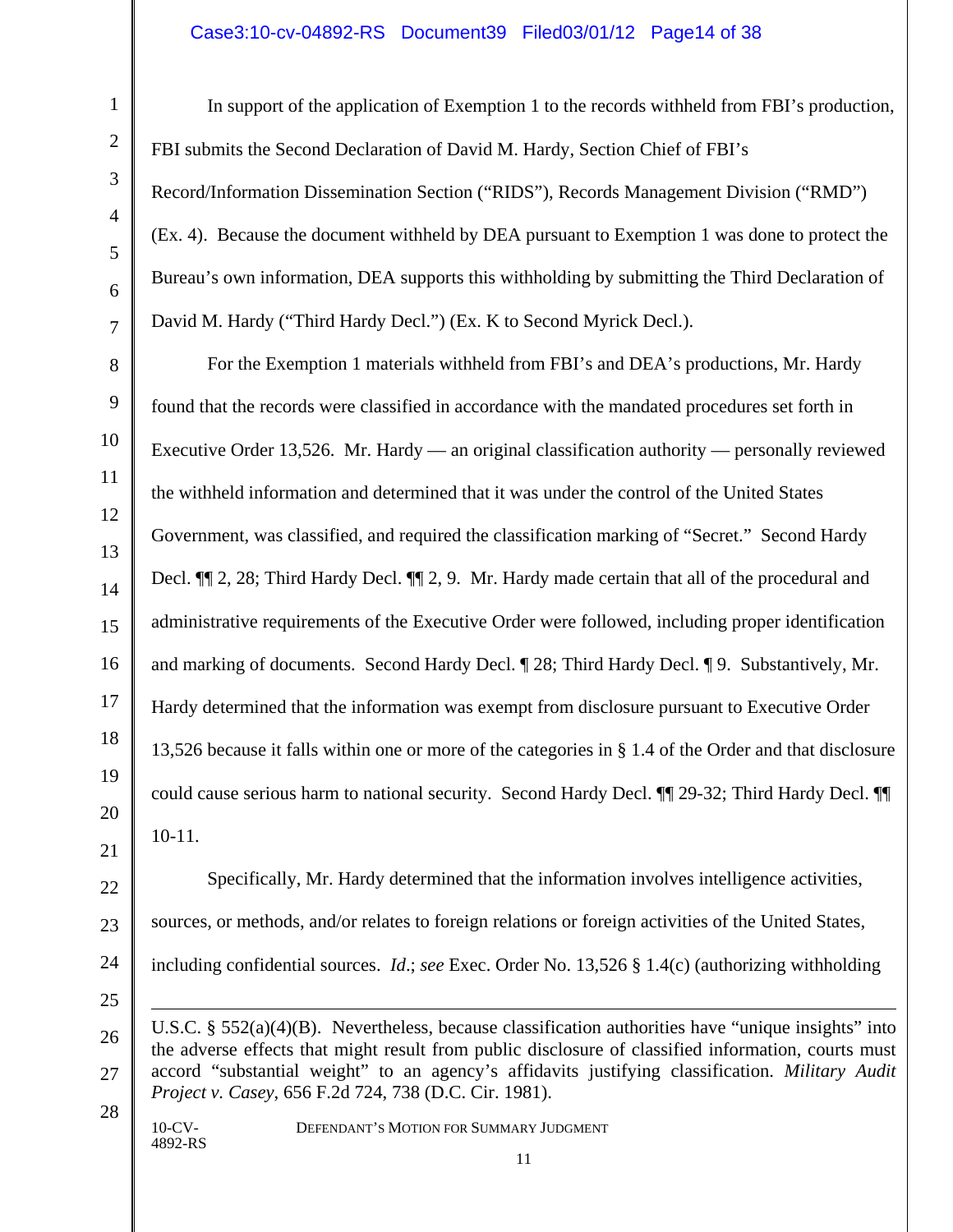#### Case3:10-cv-04892-RS Document39 Filed03/01/12 Page15 of 38

of information that could reasonably be expected to cause identifiable or describable damage to national security that pertains to "intelligence activities (including covert action), intelligence sources or methods, or cryptology"); *id.* § 1.4(d) (authorizing withholding of information that could reasonably be expected to cause identifiable or describable damage to national security that pertains to "foreign relations or foreign activities of the United States, including confidential sources").

With respect to section 1.4(c) of Executive Order 13,526, the information withheld by FBI and DEA pursuant to Exemption 1 "consists of classified procedures and methods of intelligencegathering utilized by the FBI to gather intelligence information." Second Hardy Decl. ¶¶ 115, 131, 139, 155, 174, 189, 206, 225; Third Hardy Decl. ¶ 10. Disclosure of this information would reveal these methods of intelligence gathering are currently used by the FBI to gather intelligence information, and could reasonably be expected to cause serious damage to the national security for the following reasons: (1) "disclosure would allow hostile entities to discover the current intelligence activities used; (2) disclosure would reveal or determine the criteria used — and priorities assigned to — current intelligence or counterintelligence investigations; (3) disclosure would reveal the Intelligence Community's (IC's) continual sensitive work creating a decentralized communication medium which would aid in facilitating the sharing of information and enhance collaboration efforts across the IC; and (4) disclosure will highlight the exact data collection and [electronic surveillance] capabilities shortfalls that the IC are encountering during National Security Investigations due to technology advancements in communication system platforms, and encryption applications." Second Hardy Decl. ¶¶ 115, 131, 139, 155, 174, 206, 225; Third Hardy Decl.  $\llbracket$  11. According to Mr. Hardy, the release of this information would allow hostile entities to "develop countermeasures which could severely disrupt the FBI's intelligence-gathering capabilities." *Id*.

4892-RS

1

2

3

4

5

6

7

8

9

10

11

12

13

14

15

16

17

18

19

20

21

22

23

24

25

26

27

28

10-CV- DEFENDANT'S MOTION FOR SUMMARY JUDGMENT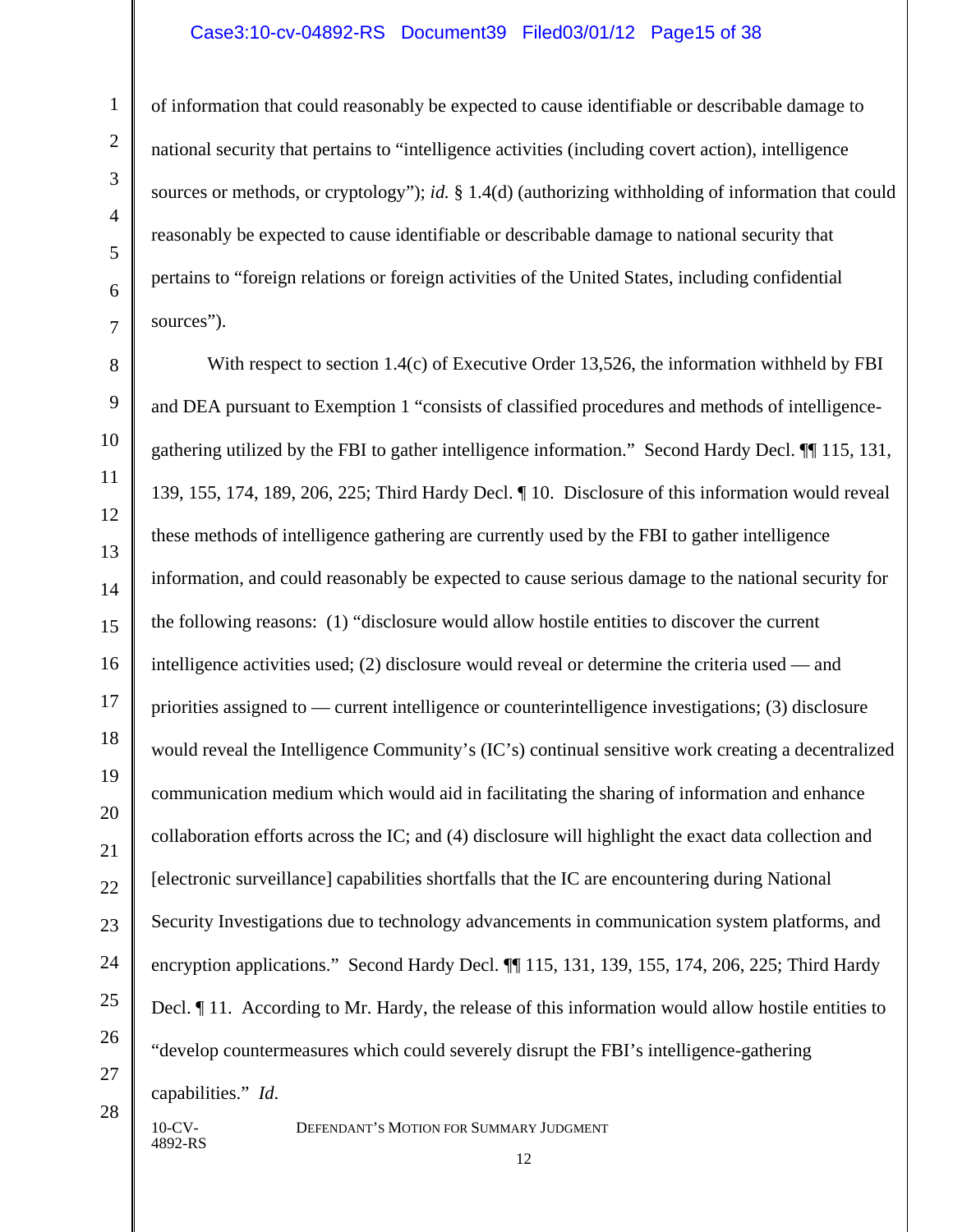### Case3:10-cv-04892-RS Document39 Filed03/01/12 Page16 of 38

In addition, pursuant to section 1.4(d) of Executive Order 13,526, some of the information withheld from FBI's production has been found by Mr. Hardy to "affect the foreign relations of the United States." *Id.*  $\P\P$  116, 140, 175, 226. As Mr. Hardy explains, "[t]he delicate liaisons established between and among the United States and foreign governments could be severely damaged should the United States disclose such information from [foreign counterintelligence] investigations." *Id*.

For the reasons explained above, and as set forth more fully in the components' declarations and Vaughn indexes, Exemption 1 was properly asserted in this case. Exec. Order No.  $13,526 \text{ }$  \$ 1.4(c)-(d).

# **B. Defendant Properly Withheld Records Pursuant to Exemption 3.**

DEA and FBI each withheld materials pursuant to Exemption 3, which applies to records that are "specifically exempted from disclosure by statute" provided the statute "requires that the matters be withheld from the public in such a manner as to leave no discretion on the issue," or alternatively, if the statute "establishes particular criteria for withholding or refers to particular types of matters to be withheld."  $5 \text{ U.S.C.}$  §  $552(b)(3)$ . In promulgating the FOIA, Congress included Exemption 3 to recognize the existence of collateral statutes that limit the disclosure of information held by the government, and to incorporate such statutes within FOIA's exemptions. *See Baldrige*, 455 U.S. at 352-53; *Essential Info., Inc. v. U.S. Info. Agency*, 134 F.3d 1165, 1166 (D.C. Cir. 1998).

10-CV- DEFENDANT'S MOTION FOR SUMMARY JUDGMENT 4892-RS As FBI's and DEA's declarations and Vaughn indices make clear, these components properly withheld material in accordance with the "two-part inquiry [that] determines whether Exemption 3 applies to a given case." *Minier v. CIA*, 88 F.3d 796, 801 (9th Cir. 1996). Under this two-step process: "First, a court must determine whether there is a statute within the scope of Exemption 3. Then, it must determine whether the requested information falls within the scope of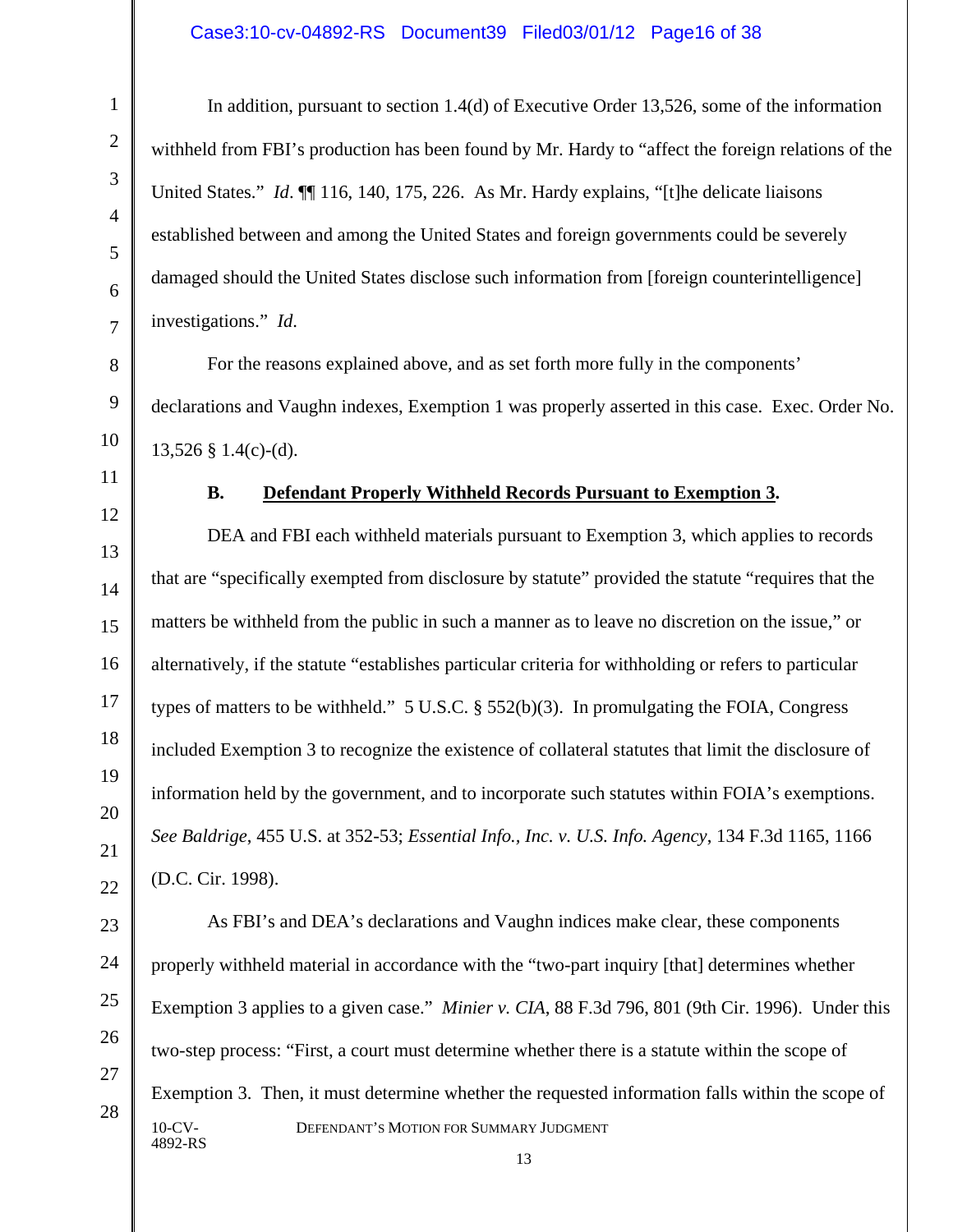the statute." *Id*.

# 1 2 3 4 5 6 7 8 9 10 11 12 13 14 15 16

# *1. DEA Properly Invoked Exemption 3.*

Pursuant to Exemption 3, DEA withheld portions of 10 pages containing information obtained from a Title III intercept. *See* DEA's Vaughn Index at 9 ("DEA Case Example Summaries, 2006 to Feb. 2010"); *id.* at 10 ("DEA Case Example Related Emails, May-Aug., 2010"); *id.* at 13 ("Information-Internal Briefing Material"); *id.* at 18 ("Case Examples Referred from DOJ-Criminal Division"); *id.* at 19 ("Coordination E-mails Referred by FBI"). Title III of the Omnibus Crime Control and Safe Streets Act, 18 U.S.C. §§ 2510 *et seq.,* prohibits the release of information pertaining to the interception of wire, oral, or electronic communications except in circumstances that do not apply here. Because DEA is barred from disclosing this information to Plaintiff by statute, DEA properly invoked Exemption 3 to withhold the information. *See, e.g., Cottone v. Reno,* 193 F.3d 550, 554 (D.C. Cir. 1999) (holding that wiretapped recordings obtained pursuant to Title III are ordinarily exempt from disclosure under Exemption 3).

17

18

19

20

21

22

23

24

25

26

# *2. FBI Properly Invoked Exemption 3.*

FBI also withheld information pursuant to Title III of the Omnibus Crime Control and Safe Streets Act, 18 U.S.C. §§ 2510, *et seq*, pertaining to the interception of wire, oral, or electronic communications. Second Hardy Decl. ¶¶ 142, 191, 229 (Categories 2A, 2E, and 2H). In addition, as required by 18 U.S.C. § 3123(d), FBI properly withheld information that would reveal the existence or use of a pen register or trap and trace device, or that would reveal the existence of an investigation involving a pen register or trap and trace device. Second Hardy Decl. ¶¶ 143, 157, 177, 227 (Categories 2A, 2B, 2D, and 2H); *see also Manna v. U.S. Dep't of Justice*, 815 F. Supp. 798, 812 (D.N.J. 1993) (pen register materials protected pursuant to 18 U.S.C. § 3123(d) and Exemption 3).

27 28

10-CV- DEFENDANT'S MOTION FOR SUMMARY JUDGMENT 4892-RS As explained above, and for the additional reasons set forth in the components' declarations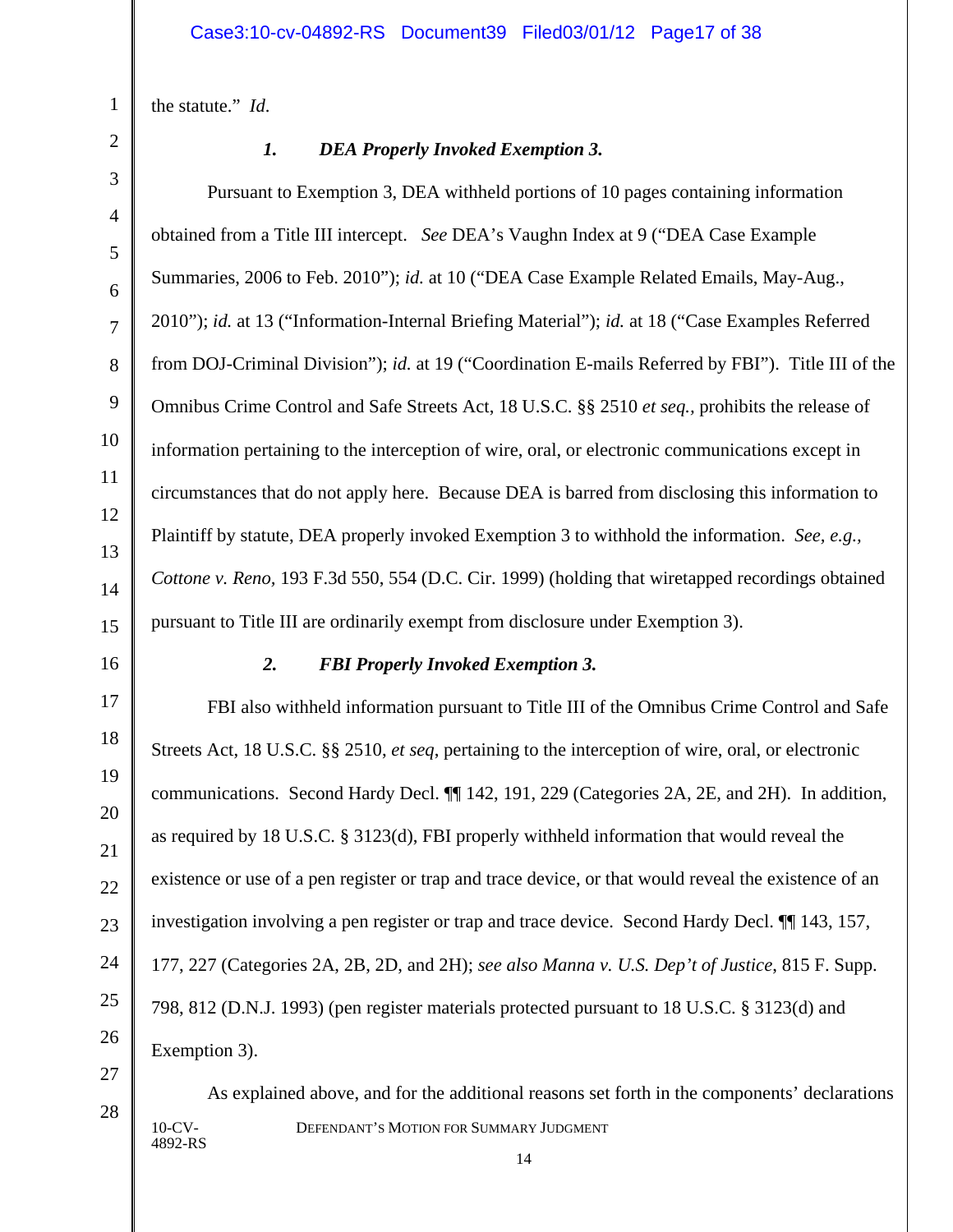and Vaughn indices, DEA and FBI properly withheld materials pursuant to Exemption 3.

1

2

3

4

5

6

7

8

9

10

11

12

13

14

16

17

18

19

20

21

22

23

24

# **C. Defendant Properly Withheld Documents Pursuant to Exemption 4.**

FOIA authorizes withholding "trade secrets and commercial or financial information obtained from a person and privileged or confidential." 5 U.S.C. § 552(b)(4) ("Exemption 4"). To withhold information under Exemption 4, the government agency must demonstrate that the materials in question contain "(1) commercial and financial information, (2) obtained from a person or by the government, (3) that is privileged or confidential." *GC Micro Corp. v. Def. Logistics Agency*, 33 F.3d 1109, 1112 (9th Cir.1994). Commercial or financial matters are "confidential" for purposes of this exemption if disclosure of the information is likely to have either of the following effects: "(1) to impair the Government's ability to obtain necessary information in the future; or (2) to cause substantial harm to the competitive position of the person from whom the information was obtained." *Id.*

15

### *1. DEA Properly Invoked Exemption 4.*

DEA withheld ten pages pursuant to Exemption 4 that were contained in communications between DEA and companies regarding specific problems experienced by DEA during intercept operations. Second Myrick Decl. ¶ 21b(2). As made clear by Ms. Myrick of DEA, these companies voluntarily provided information to DEA regarding their "internal operations" and "technical and product capabilities" that is not customarily released to the public. *Id*. Furthermore, each company articulated "the competitive harm that would result from the release of such internal, commercial information shared with DEA and made clear that release would adversely impact DEA's ability to obtain any such information in the future."[5](#page-17-0) *Id*.

25

26 27

<span id="page-17-0"></span>28

10-CV- DEFENDANT'S MOTION FOR SUMMARY JUDGMENT 4892-RS <sup>5</sup> Four of these pages are also exempt under Exemption 7D as they contain information supplied to DEA under an express, confidentiality agreement. *See infra.*

DEA also withheld 4 pages pursuant to Exemption 4 contained in summaries of meetings in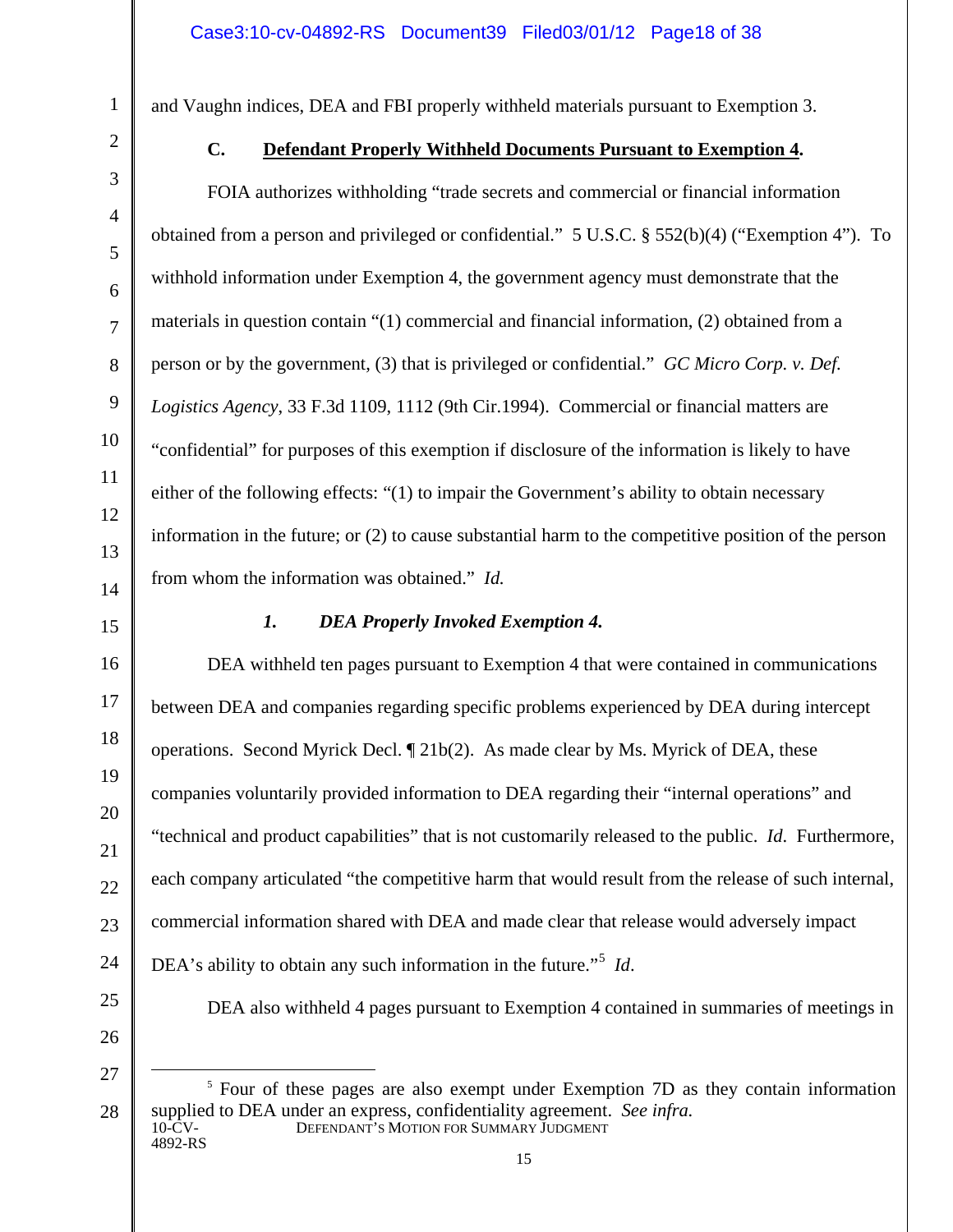#### Case3:10-cv-04892-RS Document39 Filed03/01/12 Page19 of 38

2008 and 2009 between DEA and specific carriers, service providers, and industry consultants. *Id*. ¶ 21c(2). The withheld pages include "detailed, technical information" from two companies concerning their "communication system capabilities" and contain information about the companies' "levels of investment in certain technologies, and corporate operational and budget constraints associated with implementing certain capabilities." *Id*. One company articulated the competitive harm that would result if the information was released and that doing so would prevent the company from voluntarily providing information to law enforcement in the future. *Id.* One company also expressed concern that the information it shared with DEA could be used by terrorists or criminal elements to the detriment of the company and DEA's operations. *Id.*

As the Second Myrick Declaration and DEA's Vaughn index demonstrate, the information withheld by DEA pursuant to Exemption 4 was confidential commercial information voluntarily provided by various companies. The release of this information would cause competitive harm to the companies and impair DEA's ability to receive such information in the future. Thus, the information was properly withheld under Exemption 4. *GC Micro Corp.*, 33 F.3d at 1112.

4892-RS

#### *2. FBI Properly Invoked Exemption 4.*

FBI withheld 39 pages pursuant to Exemption 4 to protect proprietary contractual information provided by an FBI contractor. Second Hardy Decl. ¶ 118; FBI's Cardozo Vaughn Index at 4. Specifically, the FBI applied Exemption 4 to a draft proposal describing the scope of work a company would perform on behalf of the "FBI Going Dark Initiative Electronic Surveillance Analyst Project." Second Hardy Decl. ¶ 118. The contractual documents contained cost projections associated with implementing the project and, as Mr. Hardy explains, the release of this information "would impair the FBI's ability to obtain similar products or services from this, and other contractors in the future." *Id*. Accordingly, the information was properly withheld under Exemption 4. *GC Micro Corp.*, 33 F.3d at 1112.

10-CV- DEFENDANT'S MOTION FOR SUMMARY JUDGMENT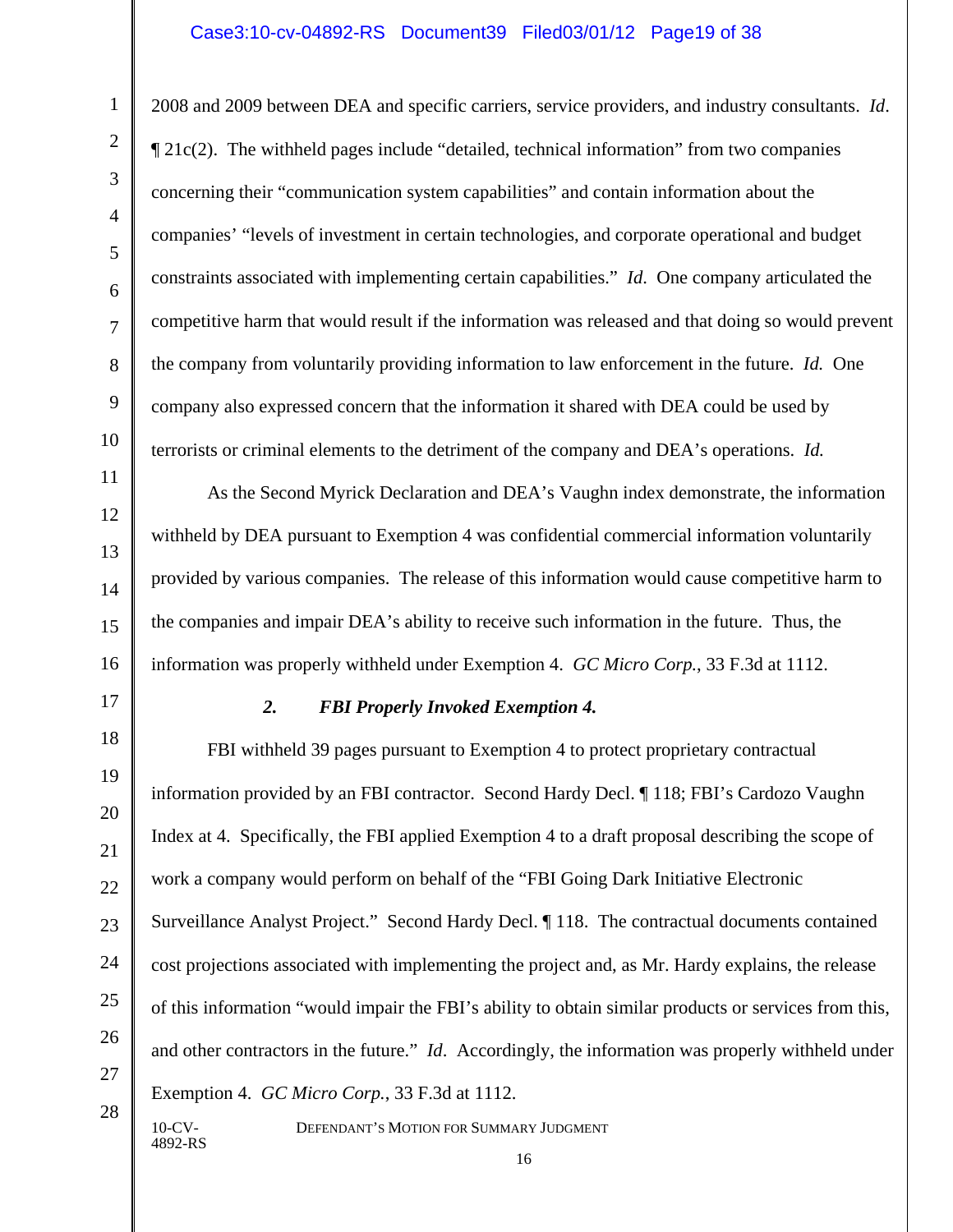#### **D. Defendant Properly Withheld Documents Pursuant to Exemption 5.**

FOIA exempts from mandatory disclosure "inter-agency or intra-agency memorandums or letters which would not be available by law to a party other than an agency in litigation with the agency." 5 U.S.C. § 552(b)(5) ("Exemption 5"). In short, Exemption 5 permits agencies to withhold privileged information, including materials protected by the deliberative process, attorney client and attorney work product privileges. *See, e.g.*, *NLRB v. Sears, Roebuck & Co.*, 421 U.S. 132, 149 (1975); *Maricopa Audubon Soc'y v. U.S. Forest Serv.*, 108 F.3d 1089, 1092 (9th Cir. 1997).

The deliberative process privilege applies to "decisionmaking of executive officials generally," and protects documents containing deliberations that are part of the process by which governmental decisions are formulated. *In re Sealed Case*, 121 F.3d 729, 737, 745 (D.C. Cir. 1997). As the Supreme Court has explained:

The deliberative process privilege rests on the obvious realization that officials will not communicate candidly among themselves if each remark is a potential item of discovery and front page news, and its object is to enhance the quality of agency decisions by protecting open and frank discussion among those who make them within the Government.

*Dep't of the Interior v. Klamath Water Users Protective. Ass'n*, 532 U.S. 1, 8-9 (2001) (internal quotation marks and citations omitted). The privilege "rests on the policy of protecting the decision making processes of government agencies . . . with the ultimate purpose being to prevent injury to the quality of agency decisions." *Judicial Watch, Inc. v. DOJ*, 365 F.3d 1108, 1113 (D.C. Cir. 2004) (internal quotation marks, alteration and citation omitted).

10-CV- DEFENDANT'S MOTION FOR SUMMARY JUDGMENT 4892-RS A document may be withheld on the basis of the deliberative process privilege if it is both pre-decisional and deliberative. *Nat'l Wildlife Federation v. U.S. Forest Serv.*, 861 F.2d 1114, 1117 (9th Cir. 1988). A document is "predecisional" if it is "generated before the adoption of an agency policy," and "deliberative" if it "reflects the give-and-take of the consultative process."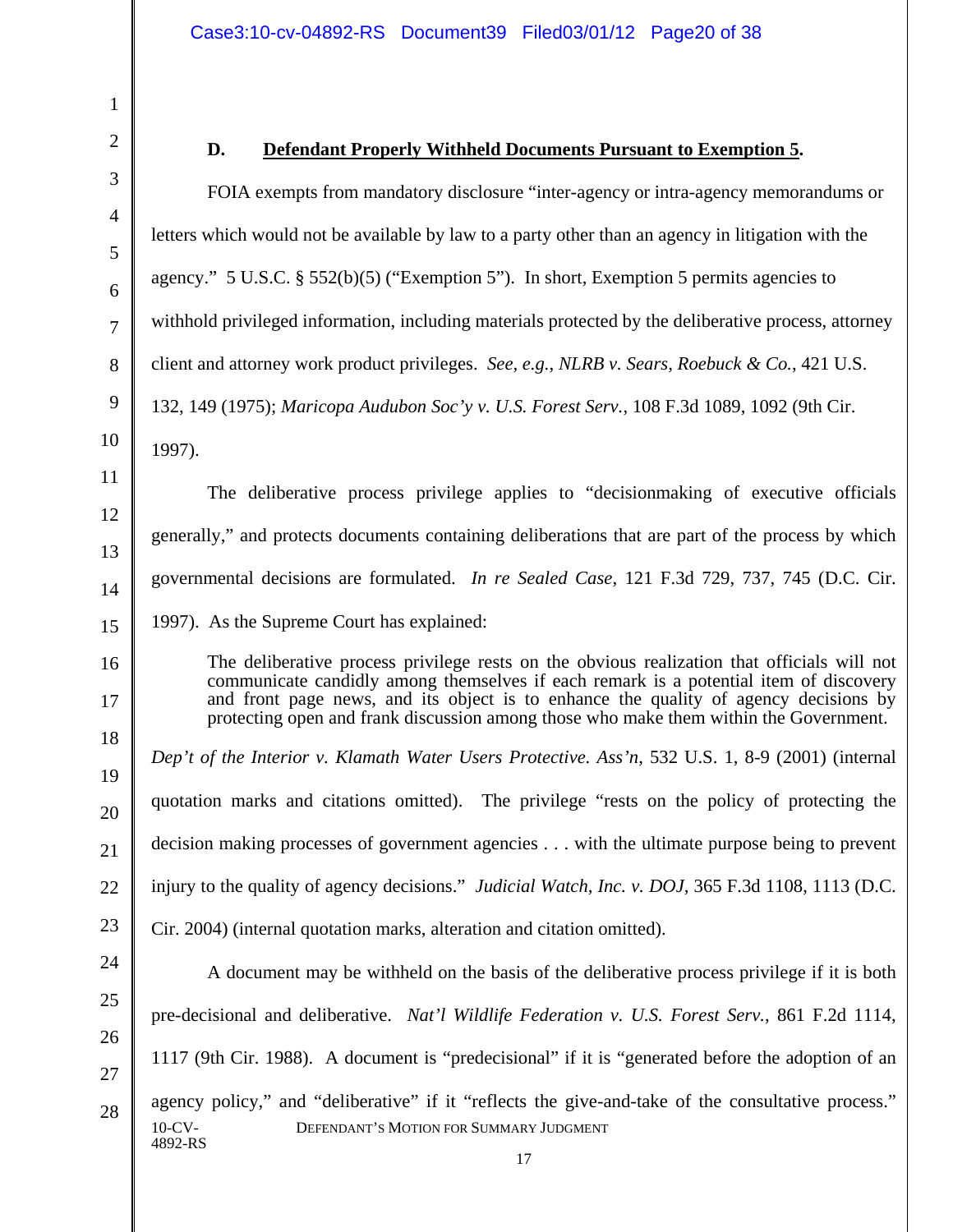### Case3:10-cv-04892-RS Document39 Filed03/01/12 Page21 of 38

*Coastal States Gas Corp. v. Dep't of Energy*, 617 F.2d 854, 866 (D.C. Cir. 1980). The privilege "thus covers recommendations, draft documents, proposals, suggestions, and other subjective documents which reflect the personal opinions of the writer rather than the policy of the agency." *Id.*

The attorney-client privilege exists to "protect a client's confidences to her attorney so that the client may have uninhibited confidence in the inviolability of her relationship with her attorney." *Nat'l Res. Def. Council v. U.S. Dept. of Def.*, 388 F. Supp. 2d 1086, 1099 (C.D. Cal. 2005) (internal quotation marks omitted). To withhold a document under Exemption 5 pursuant to the attorney-client privilege, "an agency must demonstrate that the document it seeks to withhold (1) involves confidential communications between an attorney and his client and (2) relates to a legal matter for which the client has sought professional advice." *Id.* (internal quotation marks omitted).

The attorney work product doctrine protects materials prepared by an attorney in anticipation of litigation, including the materials of government attorneys generated in litigation and pre-litigation counseling. *See* Fed. R. Civ. P. 26(b)(3); *In re Grand Jury Subpoena (Mark Torf/Torf Environmental Management)*, 357 F.3d 900, 907 (9th Cir. 2004).

# *1. CRM Properly Invoked Exemption 5.*

CRM relied on the attorney work product privilege to withhold e-mails containing discussions among Department attorneys in relation to on-going cases that are still under investigation or have proceeded to prosecution. Second Ellis Decl. ¶ 42. CRM concluded that these messages were sent in anticipation and/or in furtherance of litigation, *id.*, and therefore properly invoked the attorney work product privilege as a basis to withhold these materials.

10-CV- DEFENDANT'S MOTION FOR SUMMARY JUDGMENT 4892-RS With respect to the remaining materials to which Exemption 5 applies, CRM invoked the deliberative process privilege. CRM found that the following materials were both pre-decisional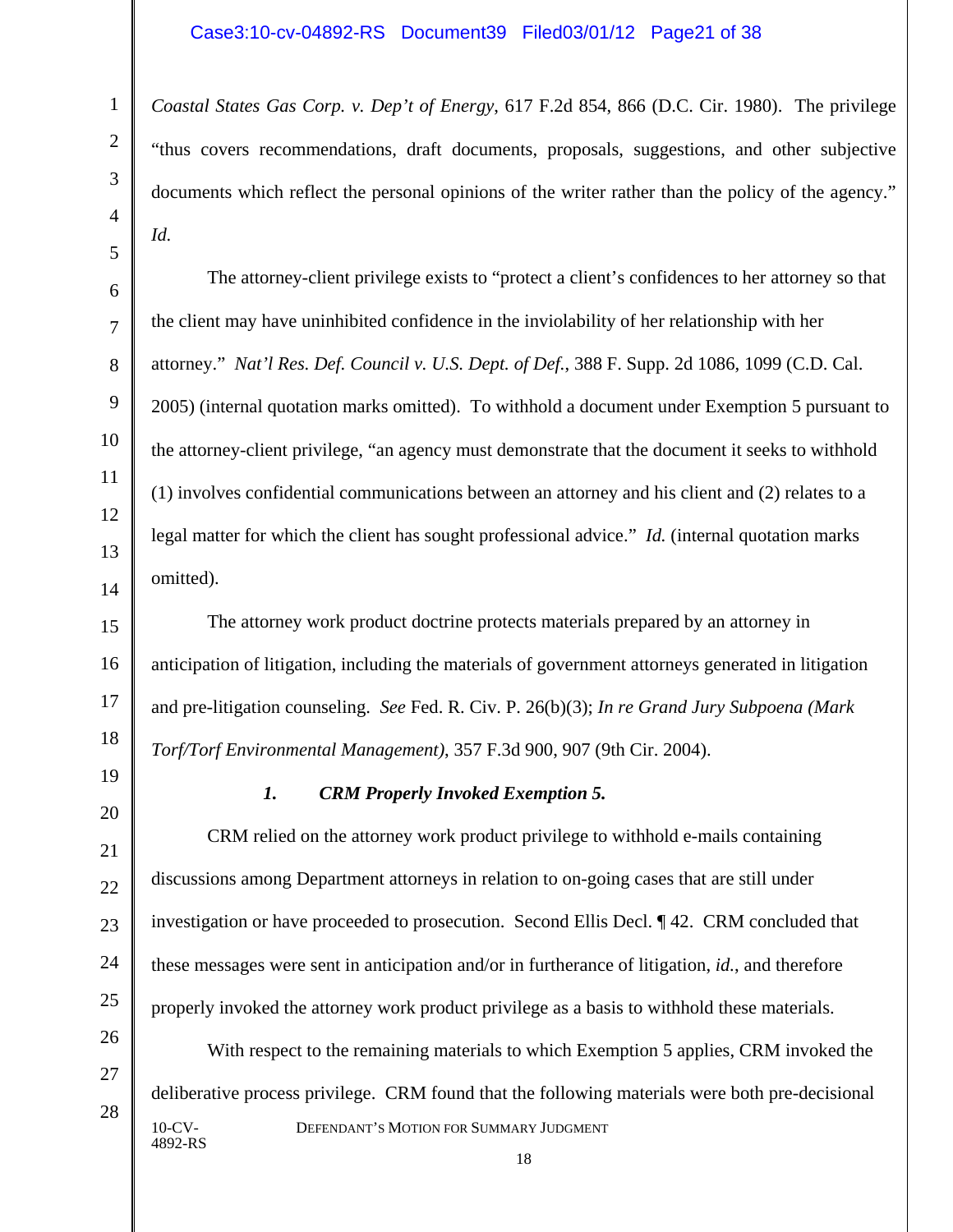and deliberative:

*Development of Proposed Legislation to Fix the "Going Dark" Problem.* CRM applied the deliberative process privilege to draft documents created during deliberations within the Criminal Division about how to address the "Going Dark" problem, and, in particular, whether the problem could be fixed through legislation. Second Ellis Decl. ¶ 46.

*Preliminary and Draft Resource Requests to Address the "Going Dark" Problem.* CRM relied on the deliberative process privilege to withhold a preliminary request for resources by the Child Exploitation and Obscenity Section (CEOS) to combat the "Going Dark" problem, as well as subsequent draft requests prepared by CRM-CEOS to request additional resources. *Id*. ¶ 47. All of these requests for resources are predecisional because they were compiled to be submitted to CRM's Office of Administration (ADMIN), which would then make the decision about additional resources. *Id.* These requests are also deliberative. The drafts represent the views of the employees about what additional resources would be needed by CRM-CEOS to combat the "Going Dark" problem. *Id.*

*Draft Responses to a Proposed Digital Due Process Initiative.* CRM relied on the deliberative process privilege to withhold draft responses prepared by an office in CRM reflecting its views about how the Division should respond to an initiative proposed by the Digital Due Process (DDP) organization to limit law enforcement access to electronic evidence. *Id. ¶ 48.*

**Draft Chapter of "Transnational Crime Threats" Document.** CRM withheld a portion of a draft chapter from a document entitled "Transnational Crime Threats" pursuant to the deliberative process privilege. *Id.* ¶ 49. This draft was circulated by the author for comments, and as such, it reflected the preliminary views of the employee who authored it. *Id.* 

10-CV- DEFENDANT'S MOTION FOR SUMMARY JUDGMENT 4892-RS *E-mails Related to Preparing Attorney General Briefing Materials.* CRM withheld portions of two e-mails in which an Assistant Deputy Chief provided her input about the "Going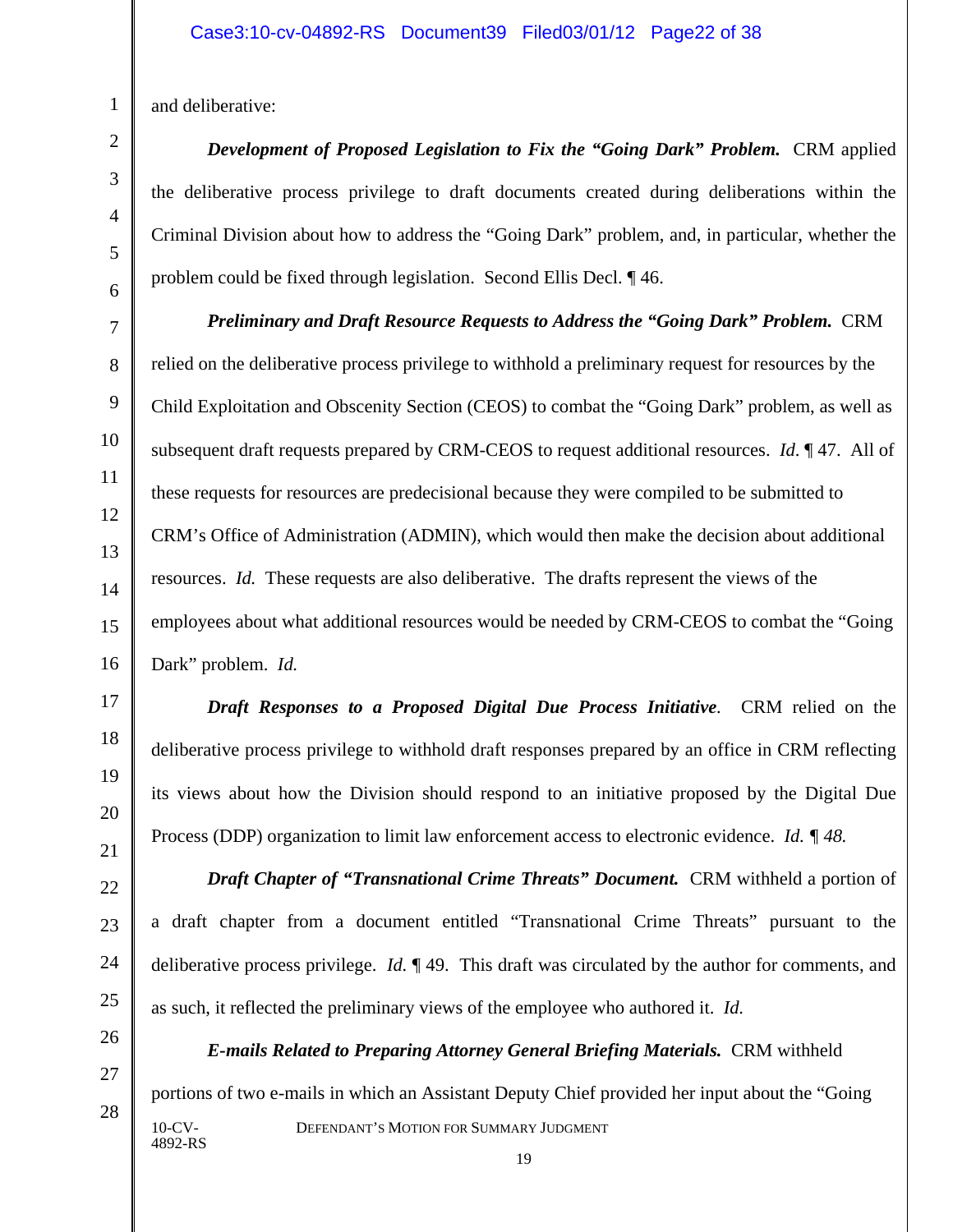#### Case3:10-cv-04892-RS Document39 Filed03/01/12 Page23 of 38

Dark" issue for inclusion in briefing materials being prepared for the Attorney General in connection with a ministerial meeting between the United States and the European Union. *Id. ¶ 50.*  This information reflected the over-arching policy debate within the U.S. Government about the "Going Dark" issue, as well as Ms. Shave's deliberative process of selecting and suggesting information for briefing to the Attorney General. *Id.* 

*Internal Briefing Document.* CRM withheld an e-mail in which a Deputy Chief briefed his Chief about a variety of issues, expressing his opinions about a briefing for an ambassador on the subject of accessing electronic communications on a particular carrier's system. *Id. ¶ 51.*  CRM concluded this information was predecisional because it reflected the views and opinions of a lower-level official about briefing an ambassador, and deliberative because the Deputy Chief was not the final decision-maker and his views and opinions were merely part of the process by which the final decision would be made. *Id.*

As seen above, and for the additional reasons provided in CRM's declaration and *Vaughn* index, all of the documents withheld by CRM pursuant to the deliberative process privilege were predecisional and deliberative. Furthermore, "[r]eleasing these documents would expose employees' candid views and opinions, which do not represent agency policy, to public scrutiny. Such disclosure would have a chilling effect on those employees' participation in the deliberations." *See, e.g., id*. ¶ 46. For these reaons, CRM properly withheld these materials pursuant to Exemption 5.

#### *2. DEA Properly Invoked Exemption 5.*

10-CV- DEFENDANT'S MOTION FOR SUMMARY JUDGMENT 4892-RS DEA applied Exemption 5 to 461 pages of draft documents and emails that either forward draft material or provide additional comments, recommendations, or suggested edits to the draft documents to which they pertain. Second Myrick Decl. ¶ 9.b. Many of the draft documents within the processing categories are replete with edits, strikethroughs, comments and questions. *Id*.*See,*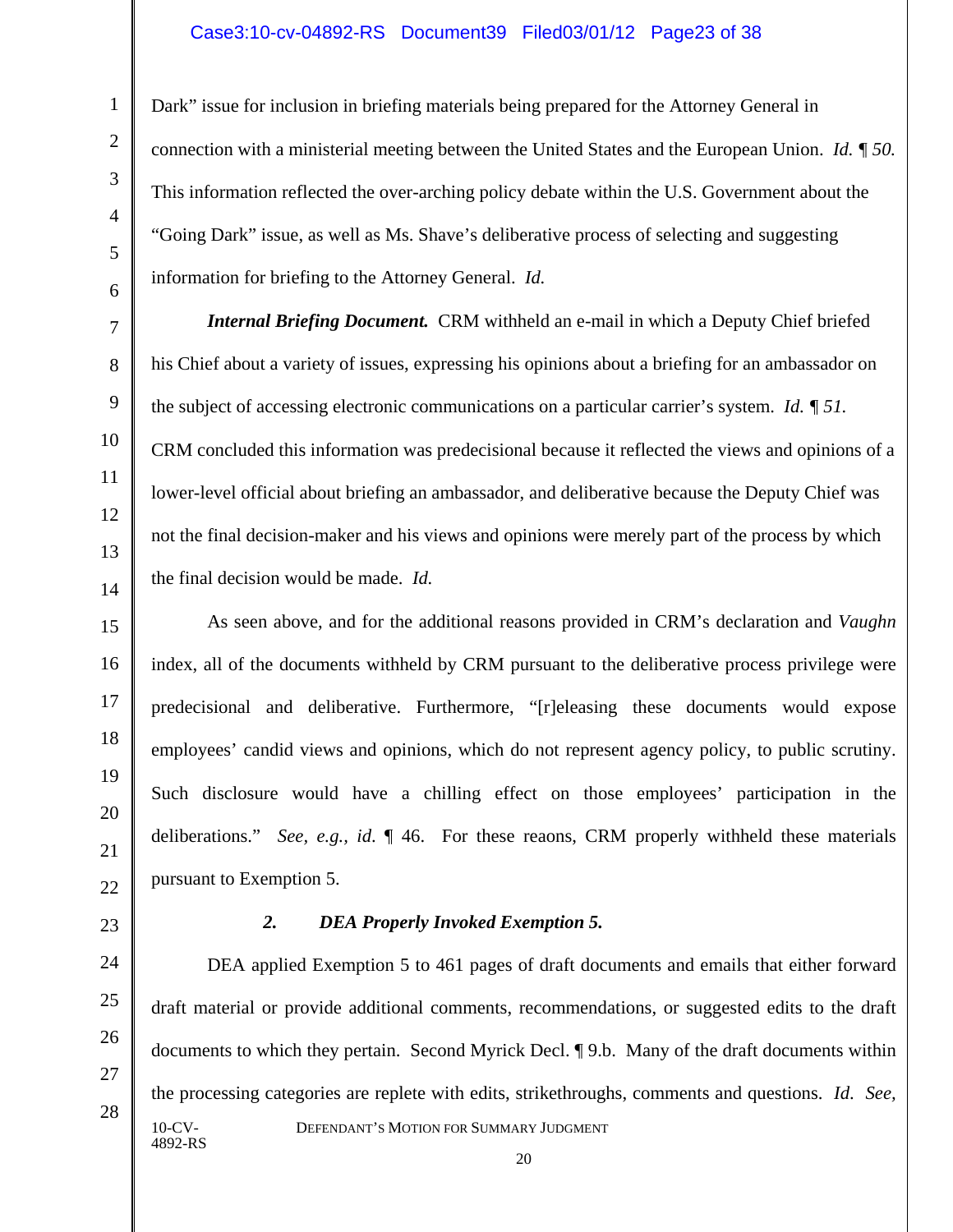#### Case3:10-cv-04892-RS Document39 Filed03/01/12 Page24 of 38

*e.g., Coastal States*, 617 F.2d at 866 (explaining that deliberative process privilege "covers recommendations, draft documents, proposals, suggestions, and other subjective documents which reflect the personal opinions of the writer rather than the policy of the agency." *Id.* As Ms. Myrick explains, "[d]isclosure [of these materials] would have a profound chilling effect across all DEA decision-making processes as agency personnel would be less inclined to produce and circulate drafts for consideration and comment." *Id.*

DEA also invoked the deliberative process privilege throughout the processing categories to records identified as "Talking Points" or "Discussion or Issue Papers." *Id.* ¶ 9c. Talking points or discussion papers are routinely used within DEA to prepare agency personnel for interaction with Congress, other agencies, and private individuals or companies. *Id.* These papers are inherently predecisional as they are preparatory in nature and do not reflect final agency actions as the officials or working groups relying on the papers may disregard or modify these advisory papers in full or in part. *Id*. They are also deliberative and provide the opinions, suggestions, recommendations, and analysis of the subordinate employees or working group participants who draft them. *Id.*

Given the large number of documents to which DEA invoked Exemption 5, Defendant respectfully refers the Court to the extensive category-by-category discussion in the Second Declaration of Ms. Myrick and DEA's *Vaughn* Index, which further demonstrate that DEA properly applied Exemption 5 to these materials.

#### *3. FBI Properly Invoked Exemption 5.*

10-CV- DEFENDANT'S MOTION FOR SUMMARY JUDGMENT 4892-RS The FBI's Exemption 5, deliberative process withholdings were applied throughout the categories to materials containing "an internal, on-going dialogue among and between FBI and DOJ personnel with regard to the FBI's development of the 'Going Dark Initiative.'" Second Hardy Decl. ¶ 47. "This dialogue is both (a) 'predecisional' — antecedent to the adoption of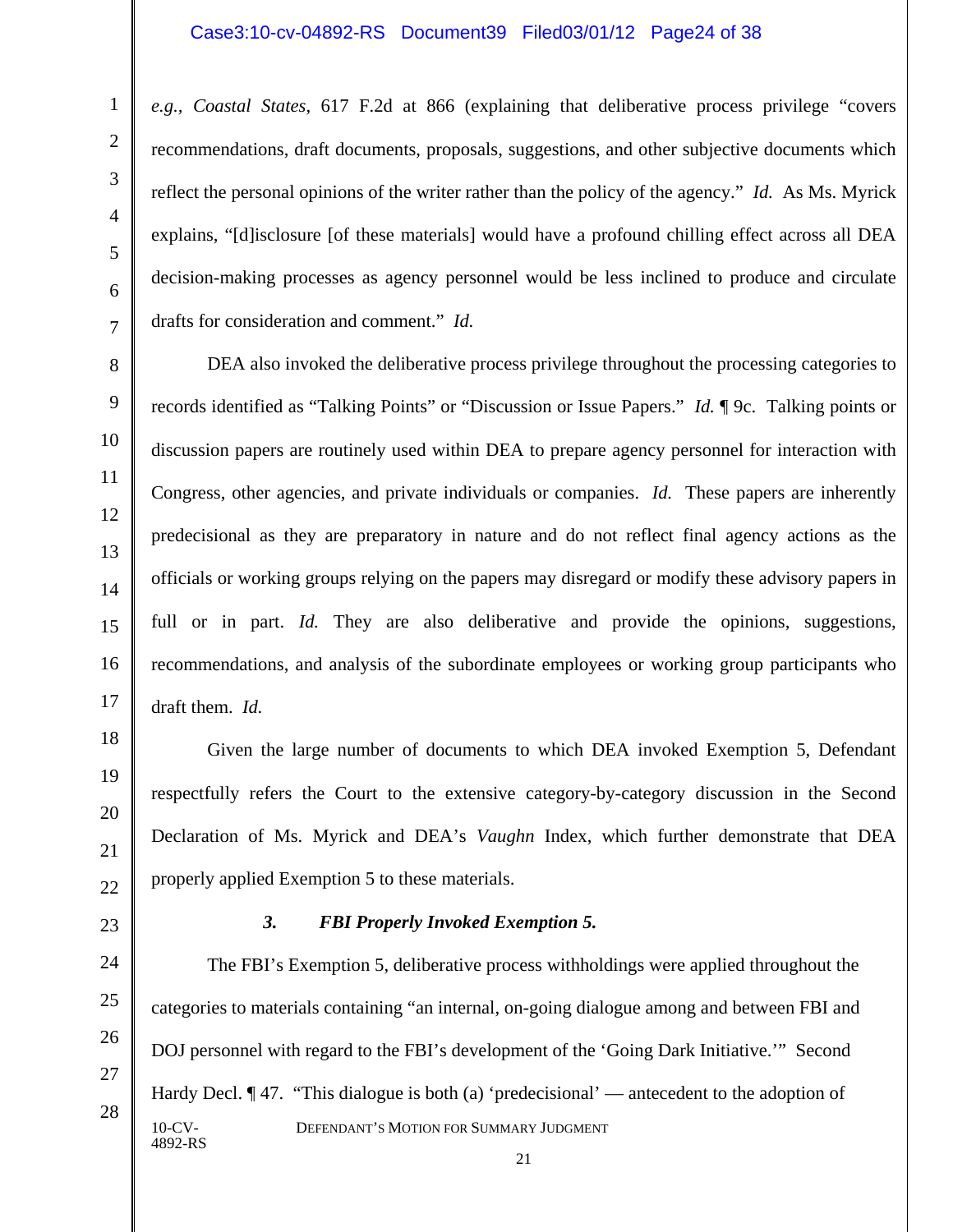### Case3:10-cv-04892-RS Document39 Filed03/01/12 Page25 of 38

agency policy, and (b) 'deliberative' — the numerous talking points, discussion papers, presentations, and/or e-mail trails and exchanges reflect a continuous set of deliberations, including the give and take of the consultative process, with regard to the shaping and evaluation of the FBI's policies and program development." *Id*. In addition, the "release of the redacted information is likely to chill full, frank, and open internal discussions — a chilling effect which is all the more dangerous given the important national security interest at stake — the prevention of the FBI from 'Going Dark' on its lawful use of intercept capabilities in both counterterrorism and counterintelligence investigations." *Id.* ¶ 48.

FBI also properly invoked Exemption 5 to protect communications between FBI attorneys and their clients covered by the attorney-client privilege. *See id.* ¶ 49.

As with DEA, given the large number of documents to which FBI invoked Exemption 5, Defendant respectfully refers the Court to the category-by-category discussion of these materials in the Second Hardy Declaration and FBI's *Vaughn* indexes to further demonstrate that FBI has properly invoked Exemption 5 in this case.

#### **E. Defendant Properly Withheld Documents Pursuant to 7.**

FOIA protects from mandatory disclosure "records or information compiled for law enforcement purposes" where it can reasonably be expected to result in one of the enumerated harms listed in the statute. 5 U.S.C. § 552(b)(7). As a threshold matter, an agency must show that the materials in question have been "compiled for law enforcement purposes." *Id.* Where, as here, the agency has a "clear law enforcement mandate," it "need only establish a rational nexus between enforcement of a federal law and the document for which [a law enforcement] exemption is claimed." *Rosenfeld v. U.S. Dept. of Justice*, 57 F.3d 803, 808 (9th Cir. 1995) (internal quotation marks omitted).

10-CV- DEFENDANT'S MOTION FOR SUMMARY JUDGMENT 4892-RS There is no doubt that CRM, DEA and FBI each have a clear law enforcement mandate. *Id*.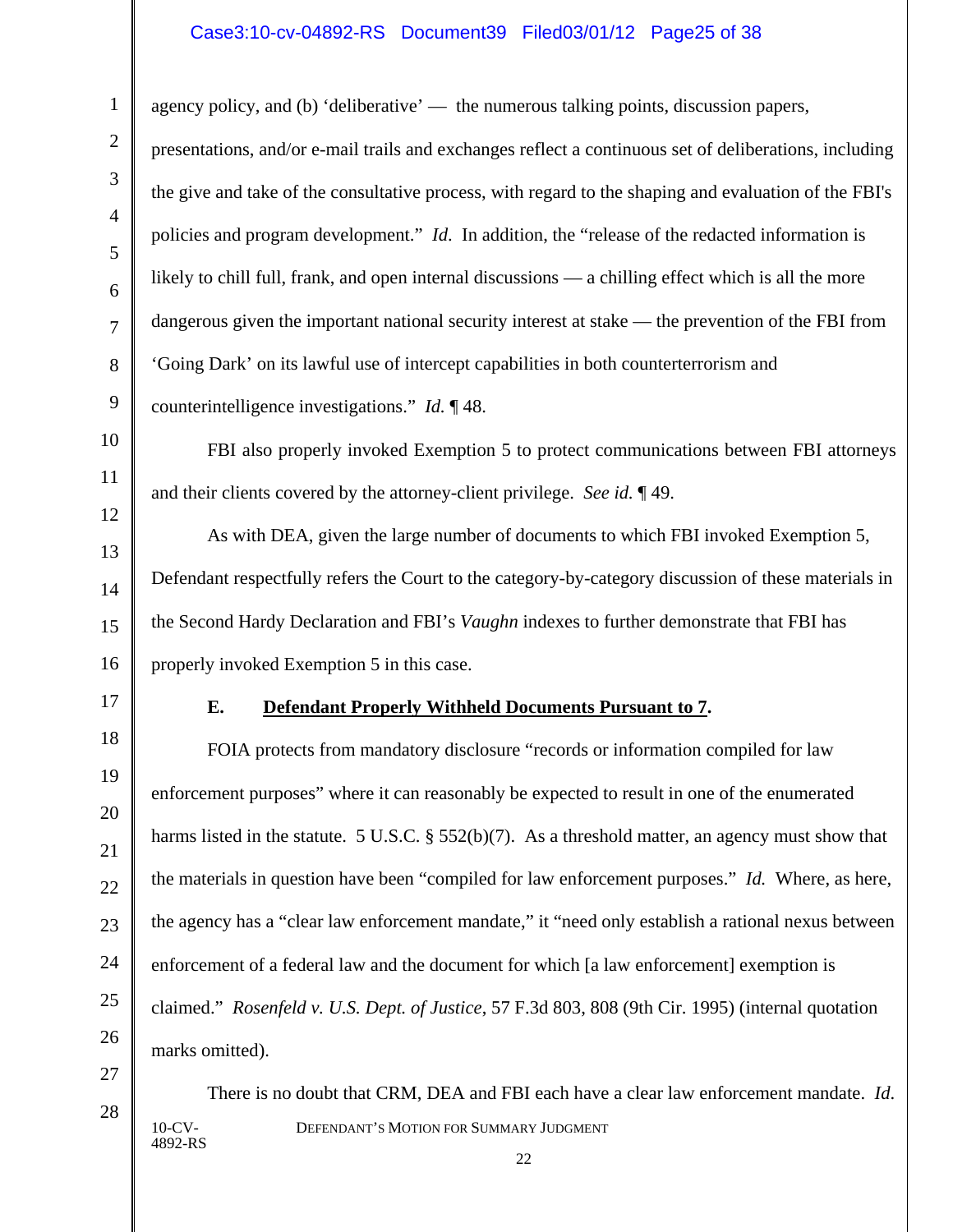#### Case3:10-cv-04892-RS Document39 Filed03/01/12 Page26 of 38

("The releasing agency in this case, the Federal Bureau of Investigation, has a clear law enforcement mandate."); *see also United States v. Harris*, 165 F.3d 1277, 1281 (9th Cir. 1999) (discussing the Criminal Division's law enforcement efforts related to firearms violations); *In re Persico*, 522 F.2d 41, 50 (2d Cir. 1975) (recognizing the Criminal Division's law enforcement purpose as it relates to prosecuting organized criminal activity); *Manna v. Dep't of Justice*, 832 F. Supp. 866, 875 (D.N.J. 1993) (noting that "DEA, as the federal agency charged with the primary responsibility for enforcing federal drug laws, clearly has the requisite criminal law enforcement mandate").

Furthermore, the records at issue here were compiled for law enforcement purposes.In the case of CRM, the e-mails and documents withheld pursuant to Exemption 7 reflected problems conducting lawful electronic surveillance and were either collected during criminal investigations, or were re-compilations of information originally compiled during such investigations. Second Ellis Decl. ¶¶ 35, 39. *Abramson*, 456 U.S. at 631-32 (law enforcement information retains Exemption 7 protection even if re-compiled for other purposes.)

Similarly, all the records to which DEA applied Exemption 7 were compiled for law enforcement purposes. These records either "(1) relate to, discuss, or summarize actual DEA criminal cases, or (2) they relate to or discuss . . . the substantive issue of DEA's ability or inability to conduct criminal investigations by electronic intercept." Second Myrick Decl. ¶ 9.d.

10-CV- DEFENDANT'S MOTION FOR SUMMARY JUDGMENT 4892-RS The records withheld by FBI pursuant to Exemption 7 were also compiled for law enforcement purposes. Second Hardy Decl. ¶ 51. These materials involve "identifying, analyzing, and reviewing technical, legal, policy, and resource impediments to the FBI's electronic intercept operations, and its development of a five-prong strategic approach to address an identified lawful intercept capability gap." *Id*. ¶ 54. FBI concluded that "[t]he intelligence information discussed in these documents, as well as the investigation of potential violations of federal law, fall squarely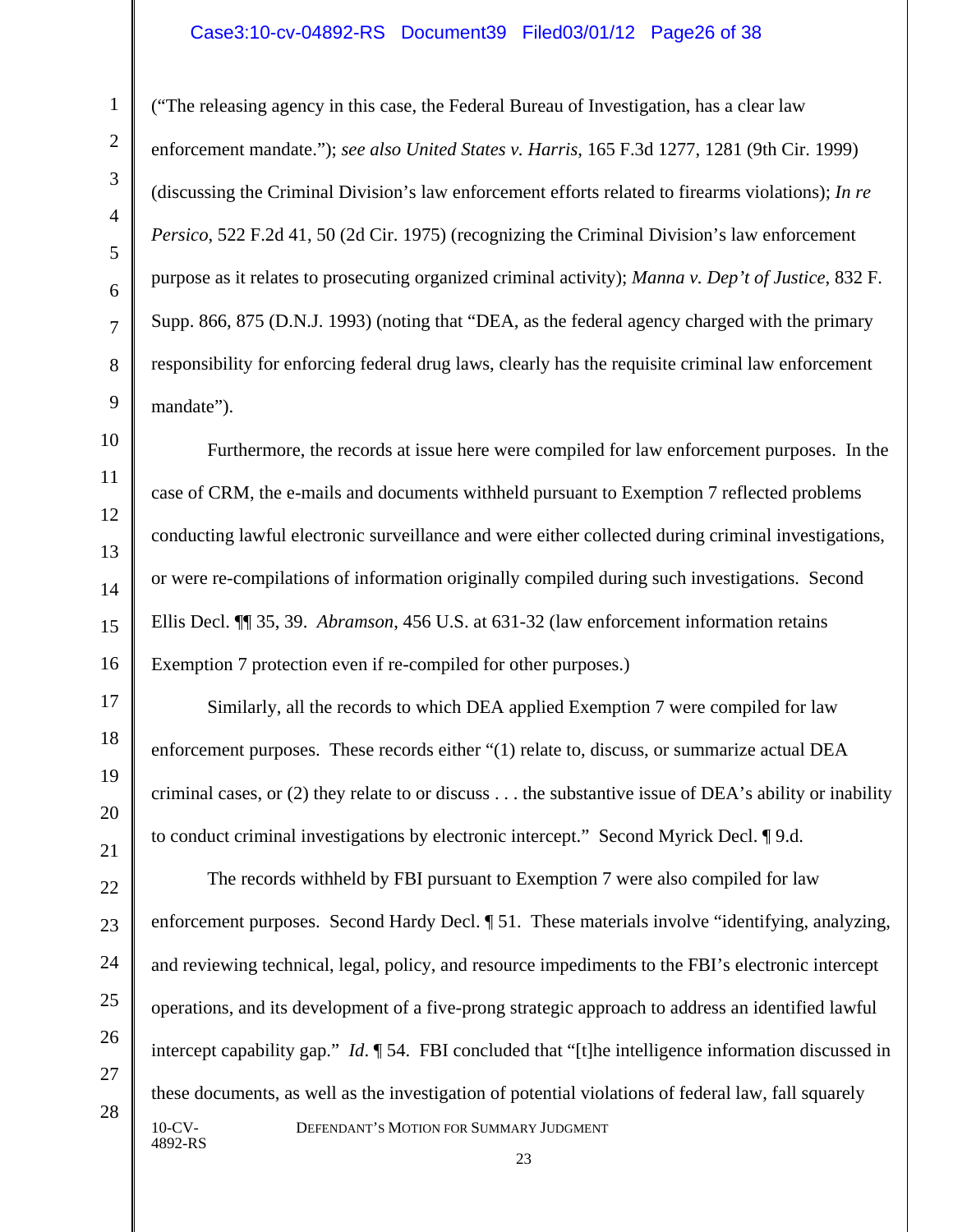within the law enforcement duties of the FBI." *Id*.

With the threshold requirement of Exemption 7 met, Defendant next addresses the specific uses of Exemption 7 that were applied to the records in this case.

*1. Defendant Properly Withheld Materials Under Exemption 7(A).*

Exemption 7(A) authorizes the withholding of information "compiled for law enforcement purposes" where release "could reasonably be expected to interfere with enforcement proceedings." 5 U.S.C. § 552(b)(7)(A). For Exemption 7(A) withholdings, the government must show that the records (1) relate to "a law enforcement proceeding [that] is pending or prospective[,]" and that (2) "release of the information could reasonably be expected to cause some articulable harm." *Manna*, 51 F.3d at 1164. Exemption 7(A) "does not require a presently pending 'enforcement proceeding.' Rather, . . . it is sufficient that the government's ongoing [] investigation is likely to lead to such proceedings." *Ctr. for Nat'l Sec. Studies v. U.S. Dep't of Justice*, 331 F.3d 918, 926 (D.C. Cir. 2003). As courts have recognized, "[t]he principal purpose of Exemption  $7(A)$  is to prevent disclosures which might prematurely reveal the government's ... focus of its investigations, and thereby enable suspects to establish defenses or fraudulent alibis or to destroy or alter evidence." *Maydak v. U.S. Dep't of Justice,* 218 F.3d 760, 762 (D.C. Cir. 2000). As seen below, the information withheld by Defendant pursuant to Exemption 7(A) is precisely that type of information.

#### *a. CRM Properly Invoked Exemption 7(A).*

10-CV- DEFENDANT'S MOTION FOR SUMMARY JUDGMENT 4892-RS CRM relied on Exemption  $7(A)$  to withhold information from an internal document prepared by CRM's Narcotics and Dangerous Drugs Section providing investigative and operational examples of how drug cartels were using technology to circumvent law enforcement efforts to conduct electronic surveillance. *See* Second Ellis Decl. ¶ 61 (discussing CRM-000015 to CRM-000019); CRM Vaughn Index at 3. According to Ms. Ellis of the Criminal Division, release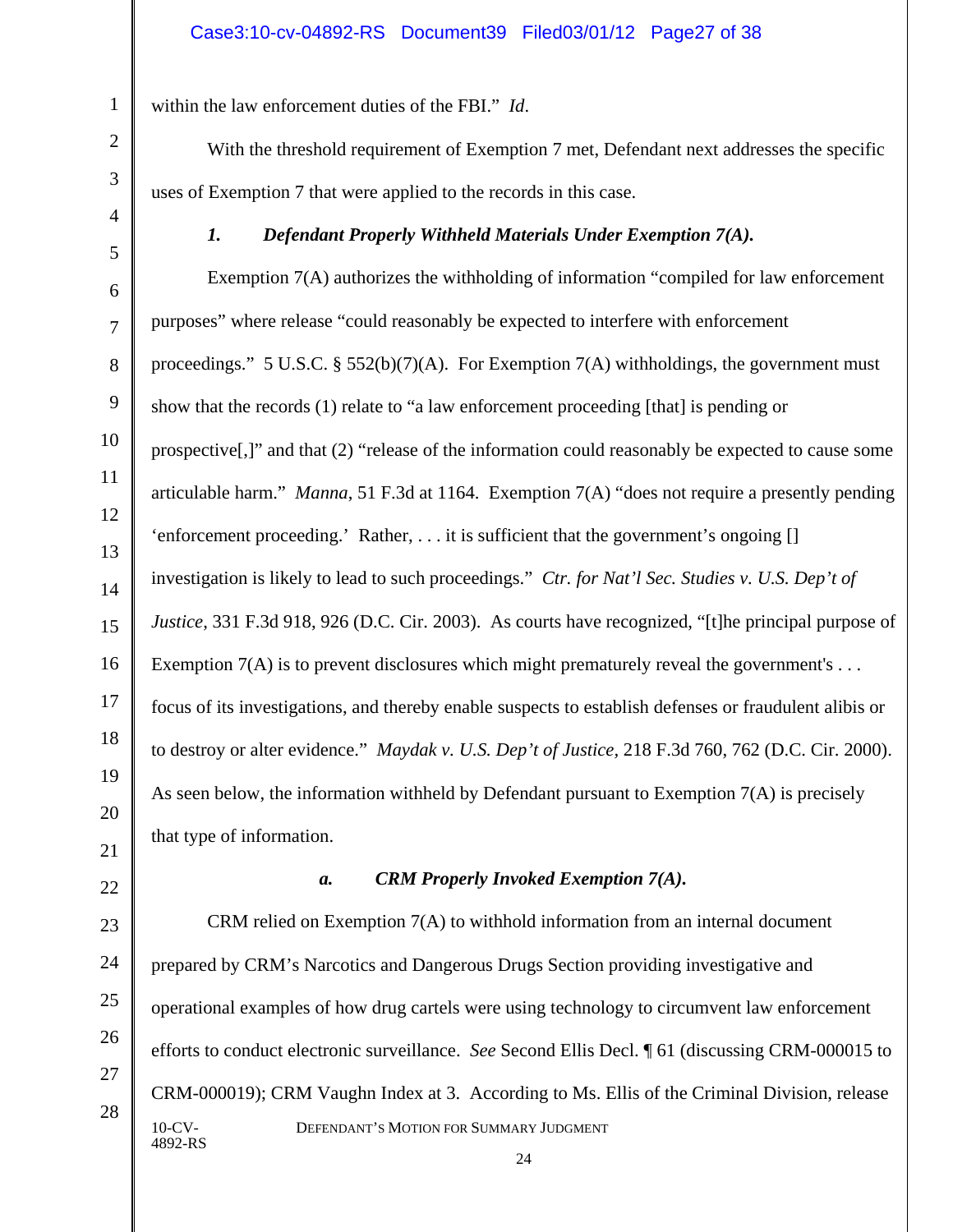#### Case3:10-cv-04892-RS Document39 Filed03/01/12 Page28 of 38

of this document, which contains "information about surveillance and undercover activities and about witnesses/cooperators, targets, and other individuals mentioned in relation to those investigations could adversely impact on-going and prospective enforcement proceedings." *Id*. ¶ 65. For instance, among other things, the release of such information could prejudice the testimony of witnesses in "the pending investigation and resulting prosecutions." *Id*. Accordingly, this information was properly withheld under Exemption 7A.

1

#### *b. DEA Properly Invoked Exemption 7(A).*

DEA applied Exemption 7A to withhold 112 pages of information that "either summarizes, discusses, or relates to DEA criminal cases which remain in an open or active status." Second Myrick Decl. ¶ 9e; *see also* DEA's Vaughn Index at 3, 9-10, 12-19. DEA confirmed that these cases were "under active investigation" or "remained open pending completion of ongoing or pending prosecutions" by either querying DEA's case database or by directly contacting DEA field agents. Second Myrick Decl. ¶ 9e*.* According to Ms. Myrick, the release of this information would interfere with enforcement proceedings because it "would reveal the scope, direction, and nature of the investigations as well as reveal information that could harm prospective and/or ongoing government prosecutions in these matters." *Id*. "If the information is released, the individuals and/or entities, who are of investigative interest in the cases could use the information to develop alibis or intimidate, harass or harm potential witnesses." *Id*. Consequently, this information was properly withheld under Exemption 7A.

#### *c. FBI Properly Invoked Exemption 7(A).*

10-CV- DEFENDANT'S MOTION FOR SUMMARY JUDGMENT 4892-RS The FBI applied Exemption 7A "to protect information that either summarize[s], discuss[es], or relate[s] to FBI criminal cases which remain in an open or active status." Second Hardy Decl. ¶ 149; FBI's Lynch Vaughn Index at 3-4, 7. According to the FBI, the release of this information "could harm prospective and/or ongoing government prosecutions in these matters."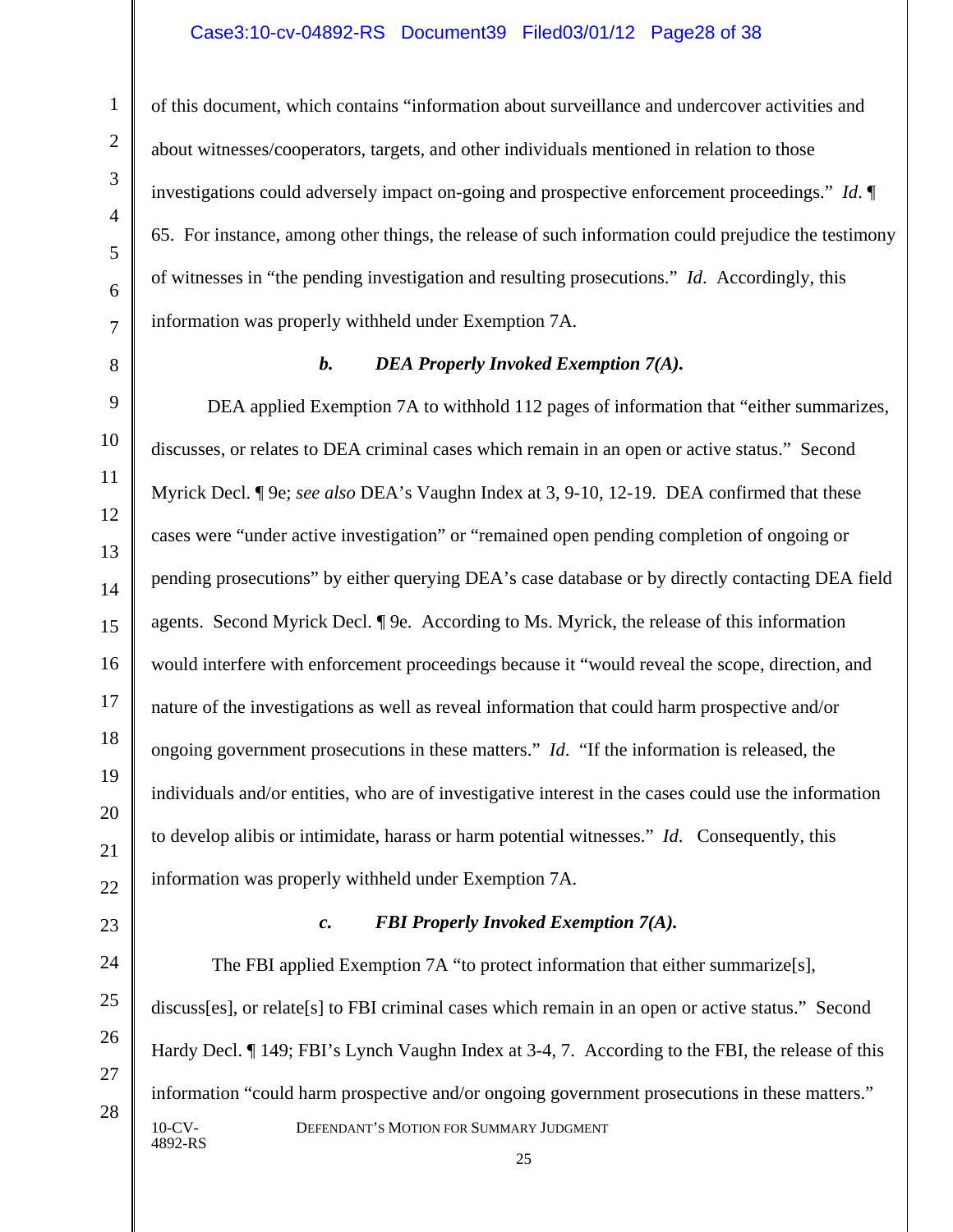*Id*. Therefore, FBI properly withheld this information pursuant to Exemption 7A.

*2. Defendant Properly Withheld Materials Pursuant to Exemption 7(C), In Conjunction With Exemption 6.* 

The components relied upon Exemption 7(C), as well as Exemption 6, to withhold names and other identifying information of various individuals contained in the responsive records. Exemption 7(C) shields "records or information compiled for law enforcement purposes" that "could reasonably be expected to constitute an unwarranted invasion of personal privacy." 5 U.S.C. § 552(b)(7)(c). Similarly, Exemption 6 permits the government to withhold information about individuals in "personnel and medical files and similar files" when the disclosure of such information "would constitute a clearly unwarranted invasion of personal privacy." 5 U.S.C. § 552(b)(6); *see also U.S. Dep't of State v. Washington Post Co.,* 456 U.S. 595, 599–600 (1982) ("[T]he primary concern of Congress in drafting Exemption 6 was to provide for the confidentiality of personal matters.").

For either exemption, after the agency has demonstrated that a personal privacy interest is threatened by a requested disclosure, the burden shifts to the plaintiff to show there is a public interest in disclosure of the information. *See Lahr*, 569 F.3d at 973. The Supreme Court has made clear that "the only relevant public interest in the FOIA balancing analysis" under Exemptions 6 and 7(C) is "the extent to which disclosure of the information sought would 'she[d] light on an agency's performance of its statutory duties' or otherwise let citizens know 'what their government is up to.'" *U.S. Dep't of Def. v. FLRA*, 510 U.S. 487, 497 (1994) (quoting *Reporters Comm*., 489 U.S. at 773). If such an interest is established, the court then balances this public interest against the harm that would result to the individual's privacy interests if the information were disclosed.  $2^2$  $2^2$ 

<span id="page-28-0"></span>26 27

28

25

 $2$  The balancing analyses required by Exemption 6 and Exemption 7(c) are similar but not identical:

10-CV- DEFENDANT'S MOTION FOR SUMMARY JUDGMENT 4892-RS Exemption 7(C)'s privacy language is broader than the comparable language in Exemption 6 in two respects. First, whereas Exemption 6 requires that the invasion of privacy be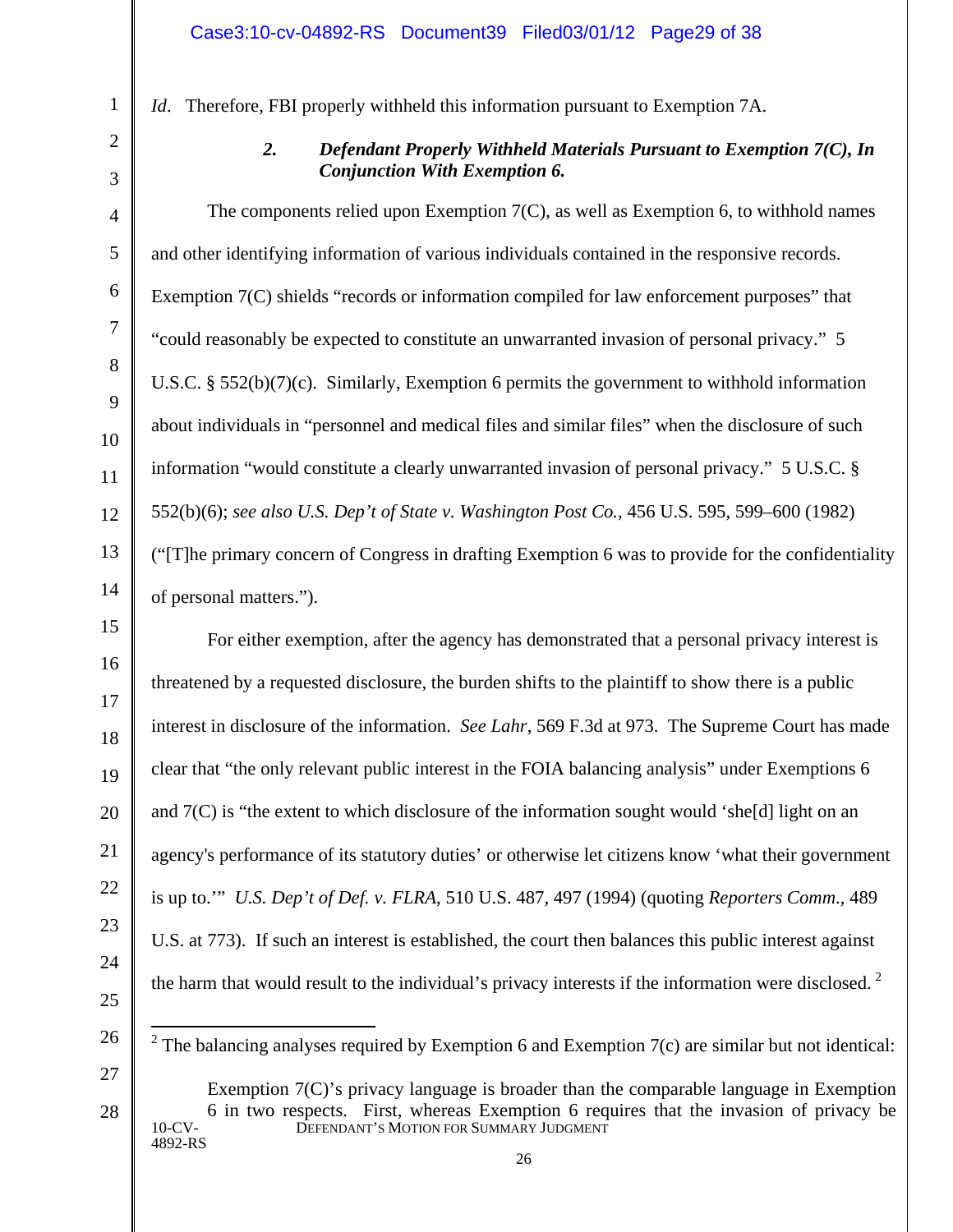*Id*.

# 1  $\mathfrak{D}$ 3 4 5 6 7 8 9 10 11 12 13 14 15 16 17 18 19 20 21 22 23  $24$ 25 26 27 28

 $\overline{a}$ 

# *a. CRM Properly Invoked Exemption 6 and 7(C).*

CRM invoked Exemptions 6 and Exemption 7(C) to withhold "the names, contact information, and/or other personally-identifying information of non-senior level CRM employees, as well as FBI, DEA, ATF, and State Department employees and foreign law enforcement officers from the Netherlands." Second Ellis Decl. ¶ 55. In addition, CRM withheld "the name and/or contact information of other third-parties mentioned in the responsive records, including a technical representative of a telecommunications company, the victim of a death threat, and targets, witnesses, and confidential sources in several criminal investigations of drug cartels." *Id*.

CRM determined that the individuals whose information was withheld have cognizable privacy interests in protecting such information. *Id*. ¶ 59. According to Ms. Ellis, "public disclosure of this information could subject these individuals to unwarranted attention or harassment in the performance of their duties." *Id*. In addition, "employees involved in criminal law enforcement investigations, especially law enforcement agents, could also face physical harm if their identities are disclosed." *Id*. CRM further concluded that there is no significant public interest in this information and that, as a result, disclosure would be unwarranted. *Id*. ¶ 60.

# *b. DEA Properly Invoked Exemption 6 and 7(C).*

DEA invoked Exemptions 6 and Exemption 7(C) to withhold four different groups of

names. The first group contained "the names or identities, e-mail addresses, and phone numbers of

'clearly unwarranted,' the adverb 'clearly' is omitted from Exemption 7(c). . . . Second, whereas Exemption 6 refers to disclosures that 'would constitute' an invasion of privacy, Exemption 7(c) encompasses any disclosure that 'could reasonably be expected to constitute' such an invasion. . . . Thus, the standard for evaluating a threatened invasion of privacy interests resulting from the disclosure of records compiled for law enforcement purposes is somewhat broader than the standard applicable to personnel, medical, and similar files.

10-CV- DEFENDANT'S MOTION FOR SUMMARY JUDGMENT 4892-RS *DOJ v. Reporters Comm. for Freedom of Press*, 489 U.S. 749, 756 (1989).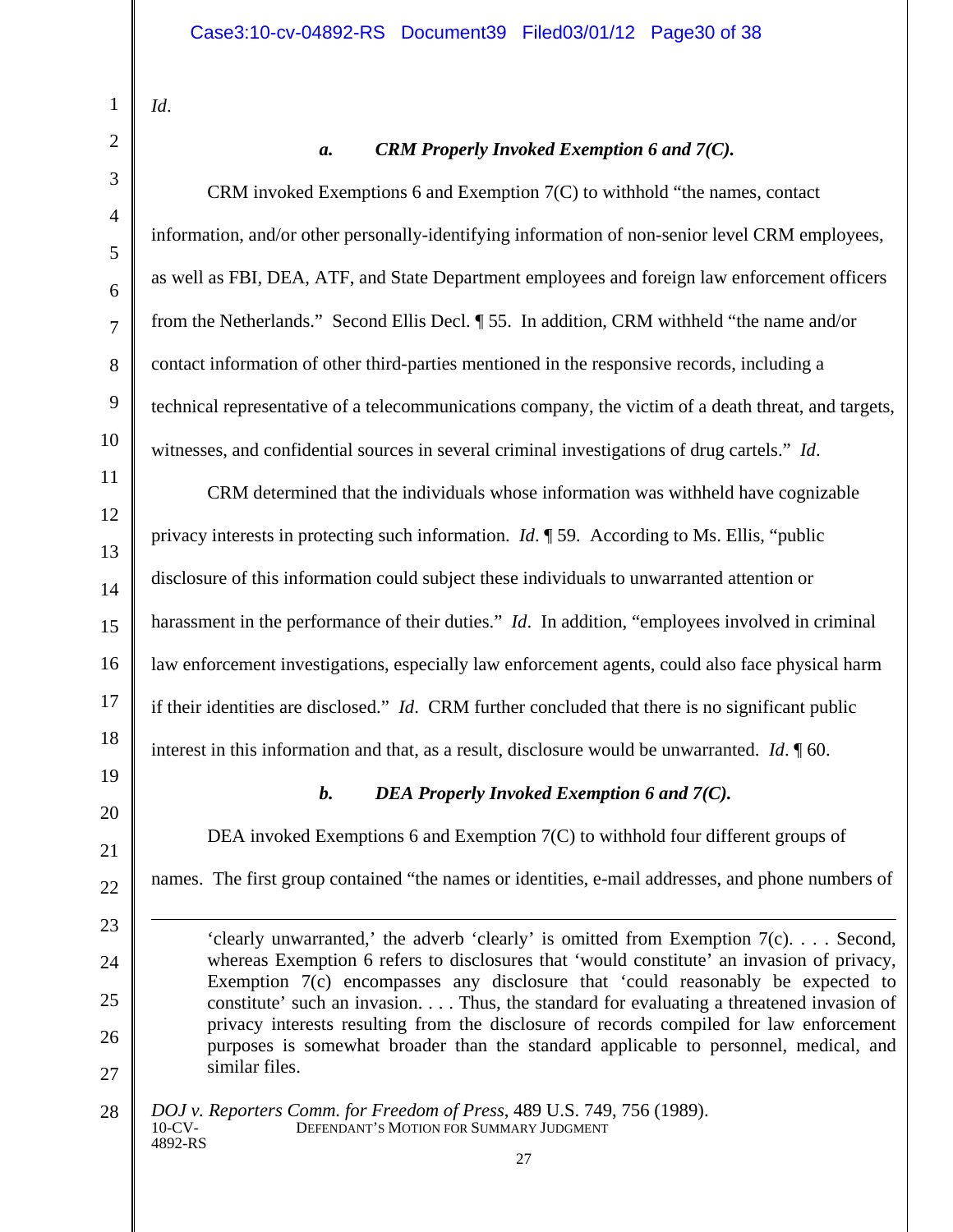#### Case3:10-cv-04892-RS Document39 Filed03/01/12 Page31 of 38

DEA Special Agents and other DEA, DOJ, and federal agency personnel." Second Myrick Decl. ¶ 9e. The names of DEA Executive-level or publicly known personnel, however, were released. *Id*. ¶ 9e n.8. The second group contained "the names, alias identities, and other personally identifying information (phone numbers, email addresses, user account information, images) of investigative targets, co-conspirators, criminal associates, and other third parties identified in the investigative context." *Id*. ¶ 9e. The third category contained "individual confidential source identities," and the fourth contained "the names, contact, or other identifying information of individuals (primarily personnel of third-party companies)" who cooperated with DEA regarding intercept issues or were otherwise identified in investigative records. *Id*.

16 Employing the balancing test of Exemption 6 and 7, DEA found that the individuals identified in each of the four groups have cognizable privacy interests. *Id*. ¶ 9e(2). Next, DEA determined that there is no public interest in the disclosure of this information because it does not provide "insight into DEA's performance of its statutory duties." *Id*. *FLRA*, 510 U.S. at 497. Accordingly, DEA correctly found that the individual privacy interests in question outweighed any discernible public interest in the disclosure of this information. *Id*.

18 19

20

21

22

23

24

25

26

27

28

17

1

2

3

4

5

6

7

8

9

10

11

12

13

14

15

#### *c. FBI Properly Invoked Exemption 6 and 7(C).*

10-CV- DEFENDANT'S MOTION FOR SUMMARY JUDGMENT 4892-RS FBI invoked Exemption 6 and 7(C) to withhold the names and identifying information of FBI employees, other Federal Government personnel, local and state law enforcement officers, FBI contractors, and officers of a Foreign Intelligence Agency. Second Hardy Decl. ¶ 56. FBI also invoked these exemptions to withhold the names and identifying information of various third parties, including persons of investigative interest to the FBI, individuals who provided information to FBI, and employees in the communication industry. *Id.* FBI determined that these individuals have cognizable privacy interests in protecting their information and then balanced these interests against what it found was no discernible public interest in the release of the information given that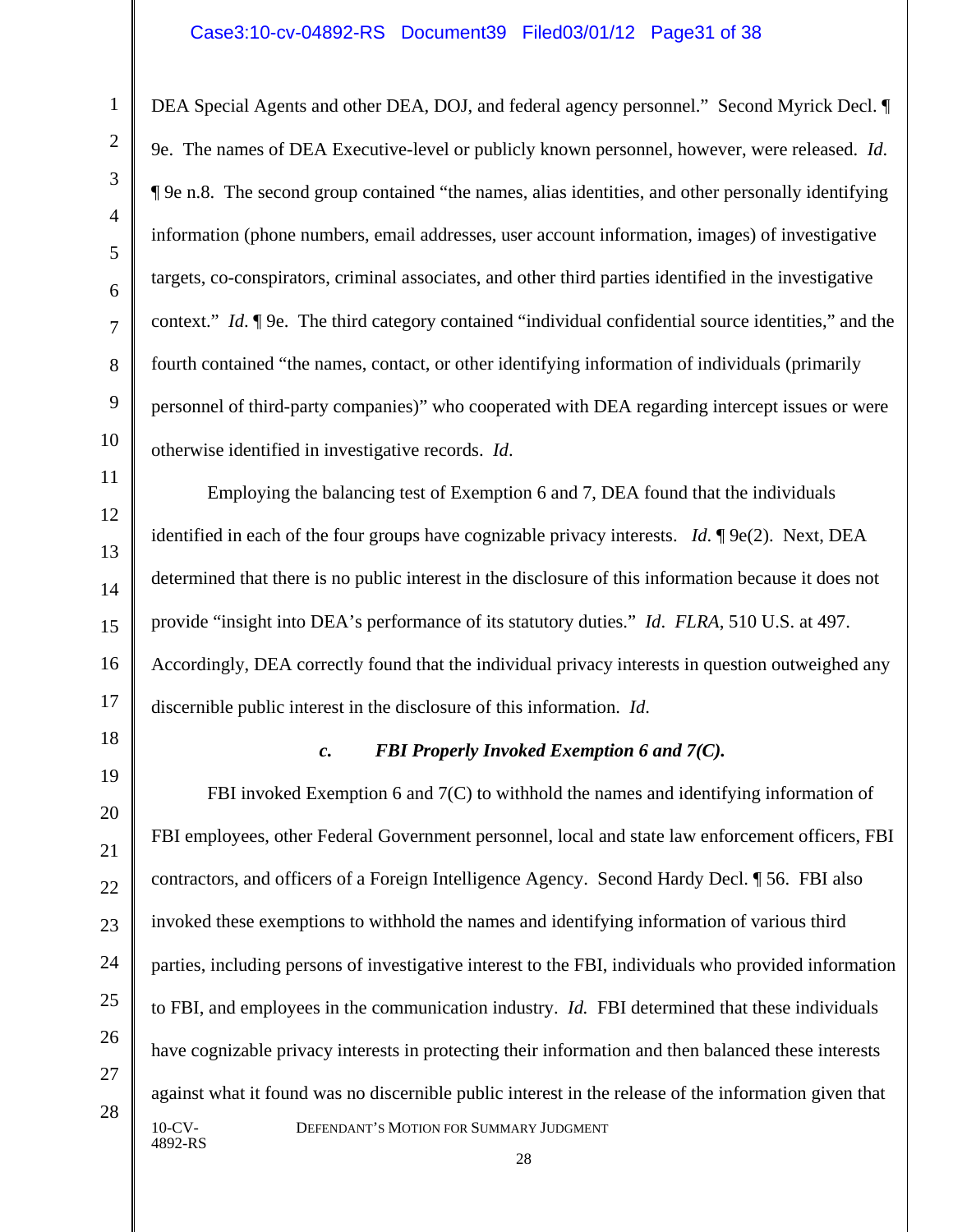the information does not shed light on the activities of the FBI.<sup>[6](#page-31-0)</sup> *Id*.  $\P$  56-72.

As seen above, and for the additional reasons set forth in the components' declarations and Vaughn indexes, the components properly concluded that disclosure of the names and other identifying information discussed above would constitute an unwarranted invasion of personal privacy under Exemption 6, or, in the alternative, could reasonably be expected to constitute an unwarranted invasion of personal privacy under Exemption 7(C). As a result, the information was properly withheld.

1

2

3

4

5

6

7

8

9

10

11

12

13

14

15

16

17

18

19

#### *3. Defendant Properly Withheld Materials Pursuant to Exemption 7(D).*

Exemption 7(D) permits the withholding of information in law enforcement records that "could reasonably be expected to disclose the identity of a confidential source[.]" 5 U.S.C. §  $552(b)(7)(D)$ . Exemption  $7(D)$  also protects information "furnished by a confidential source" if it was "compiled by [a] criminal law enforcement authority in the course of a criminal investigation or by an agency conducting a lawful national security investigation[.]" *Id*. Unlike 7(c), Exemption 7(D) requires no balancing of public and private interests. *See McDonnell v. United States*, 4 F.3d 1227, 1257 (3d Cir. 1993). Instead, Exemption 7(D) applies if the agency establishes that a source has provided information under either an express or implied promise of confidentiality. *U.S. Dep't of Justice v. Landano*, 508 U.S. 165, 12 (1993). When an agency claims a source provided

# 4892-RS

10-CV- DEFENDANT'S MOTION FOR SUMMARY JUDGMENT

<sup>20</sup> 21

<span id="page-31-0"></span><sup>22</sup> 23 24 25 26 27 28  $6$  Exemption 2 exempts from disclosure information "related solely to the internal personnel rules and practices of an agency." 5 U.S.C. § 552(b)(2). In this case, FBI properly asserted Exemption 2, in conjunction with Exemptions 6 and 7(C) to protect the internal, non-public telephone numbers of FBI employees. *See, e.g*., *Truesdale v. U.S. Dep't of Justice,* No. 03-1332, 2005 WL 3294004 at \*5 (D.D.C. Dec. 5, 2005) (upholding use of Exemption 2 to withhold telephone and facsimile numbers of FBI offices and special agents); *Edmonds v. Federal Bureau of Investigation*, 272 F. Supp. 2d 35, 51 (D.D.C. 2003) (Huvelle, J.) (same). While FBI originally asserted "High 2", in conjunction with Exemption 7(E), to protect records relating to investigative techniques and procedures, in light of the Supreme Court's recent decision in *Milner v. Dep't of the Navy*, 131 S. Ct. 1259 (2011), which eliminated the distinction between so-called "Low 2" and "High 2," the FBI has decided it will no longer continue to assert Exemption 2 for such information and instead, as discussed below, relies on Exemption 7(E) for these materials. Second Hardy Decl. ¶ 34.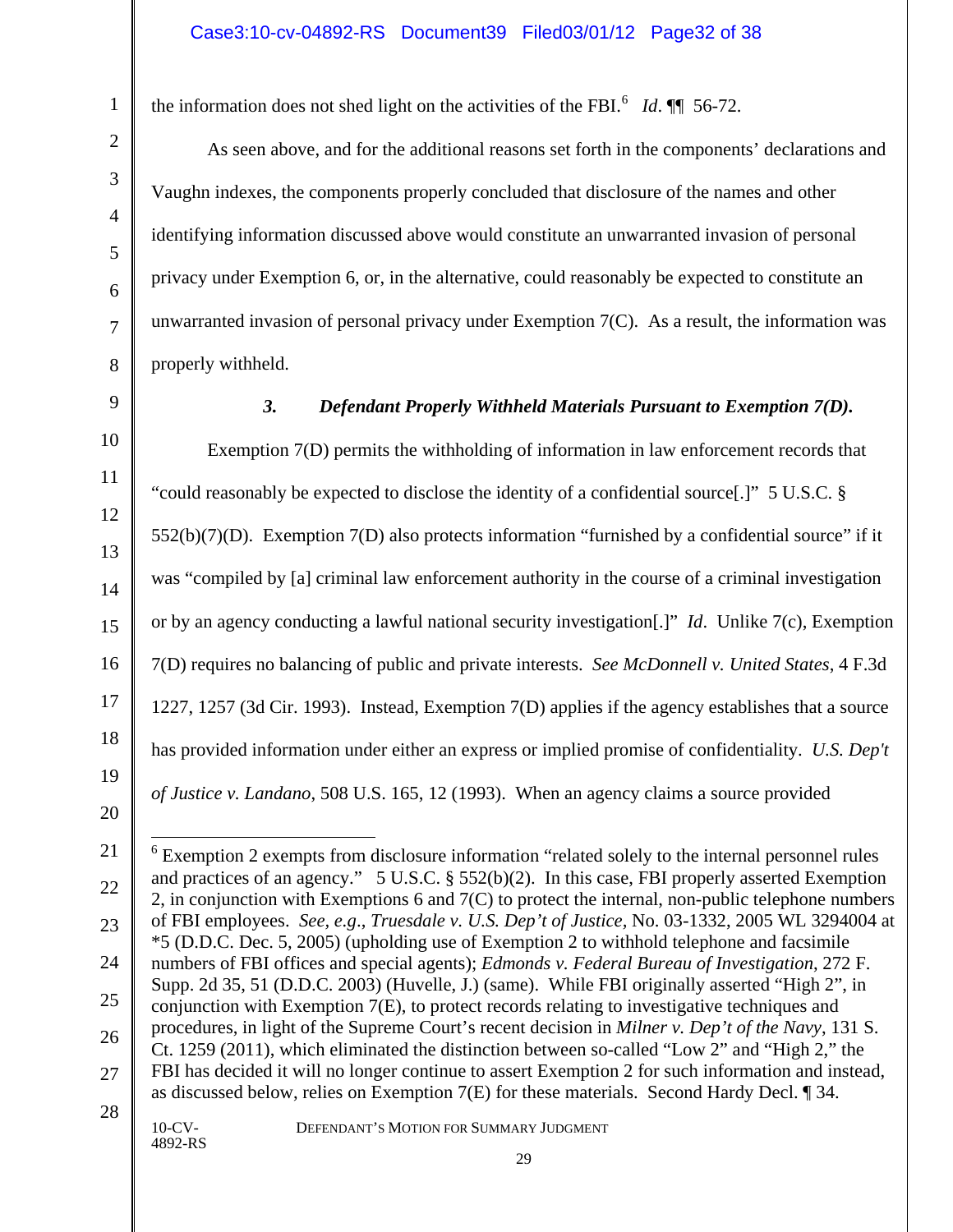#### Case3:10-cv-04892-RS Document39 Filed03/01/12 Page33 of 38

information under an express assurance of confidentiality, the agency must "come forward with probative evidence that the source did in fact receive an express grant of confidentiality[.]" *Davin v. U.S. Dep't of Justice*, 60 F.3d 1043, 1061-62 (3d Cir. 1995). For assertions of implied promises of confidentiality, the agency must "describe circumstances that can provide a basis for inferring confidentiality." *Id*. at 1063.

1

#### *a. CRM Properly Invoked Exemption 7(D).*

CRM applied Exemption 7(D), in conjunction with Exemptions 7(A) and 7(F), to withhold information from an internal document prepared by CRM's Narcotics and Dangerous Drug Section. Second Ellis Decl. ¶ 61. Exemption 7D was applied because the document provides information about three confidential sources participating in drug cartel investigations and refers to information provided by these sources to law enforcement during criminal investigations. *Id*. ¶ 66. According to Ms. Ellis of the Criminal Division, under these circumstances, "there is at least an implied assurance of confidentiality to these individuals who were working with law enforcement to bring down significant domestic and international drug traffickers, one of whom severely injured a law enforcement official." *Id*; *see Mays v. Drug Enforcement Admin.*, 234 F.3d 1324, 1331 (D.C. Cir. 2000) (holding that there is "no doubt that a source of information about a conspiracy to distribute cocaine typically faces a sufficient threat of retaliation that the information he provides should be treated as implicitly confidential").

#### *b. DEA Properly Invoked Exemption 7(D).*

10-CV- DEFENDANT'S MOTION FOR SUMMARY JUDGMENT 4892-RS DEA applied Exemption 7(D) to withhold information that identifies, relates to, or was provided by confidential sources in connection with DEA criminal investigations under an express or implied promise of confidentiality. *See* Second Myrick Decl. ¶¶ 9f; 18. In certain instances, there was an express promise of confidentiality because the individuals signed a written agreement with DEA assuring them that their identities would remain confidential. *Id*. **[9**f(1). A private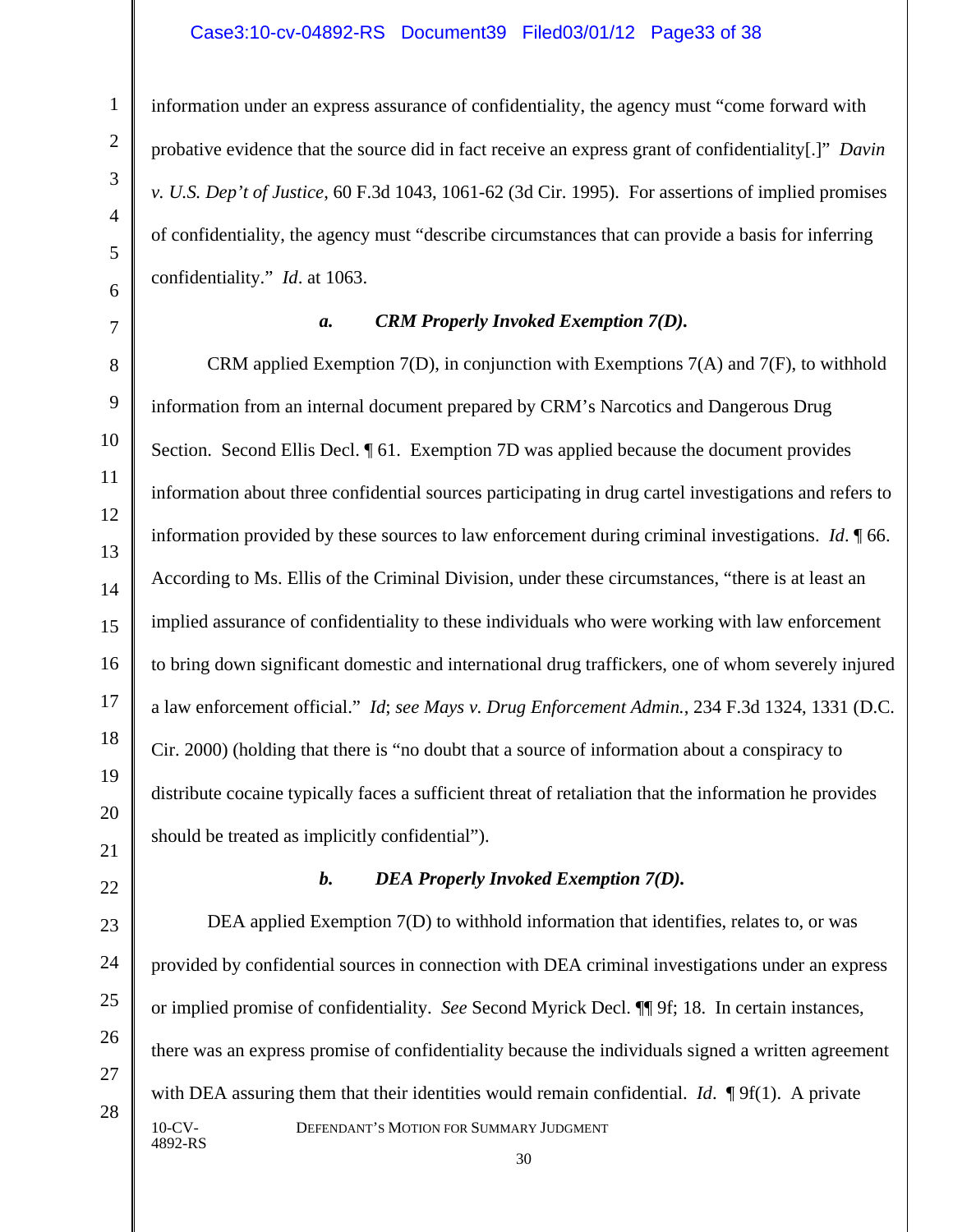#### Case3:10-cv-04892-RS Document39 Filed03/01/12 Page34 of 38

institution also furnished information to DEA on a confidential basis under a non-disclosure agreement. *Id*. Where DEA was unable to determine that an express promise of confidentiality had been made, it concluded, as set forth in more detail in the Second Myrick Declaration and DEA's *Vaughn* index, that there was an implied promise of confidentiality based on factors such as the crime under investigation and the source's relation to the crime as well as numerous references to individuals as "confidential sources." *Id.* ¶ 9f(2); *see also* DEA *Vaughn* Index at 3, 9-10, 12, 14, 17-19.

# *c. FBI Properly Invoked Exemption 7(D).*

FBI invoked Exemption 7(D), at times in conjunction with Exemption 1, to withhold information provided to it by a foreign government regarding on-going investigations under an express assurance of confidentiality. *Id*. ¶ 125. In addition, FBI invoked Exemption 7(D), again at times in conjunction with Exemption 1, to withhold information provided by companies to FBI pertaining to the subjects of criminal investigations. *Id*. ¶ 77. According to Mr. Hardy, to disclose the fact that these companies provided information to the FBI during the course of an investigation could harm the commercial interests of these enterprises by potentially deterring the public from employing their services. *Id*. Under these circumstances, FBI determined that an implied assurance of confidentiality had been given to the companies to protect the information they shared with FBI. *See id*.

*4. Defendant Properly Withheld Materials Pursuant To Exemption 7(E).*

10-CV- DEFENDANT'S MOTION FOR SUMMARY JUDGMENT 4892-RS Exemption 7(E) protects from disclosure "records or information compiled for law enforcement purposes" where release of such information "would disclose techniques and procedures for law enforcement investigations or prosecutions, or would disclose guidelines for law enforcement investigations or prosecutions if such disclosure could reasonably be expected to risk circumvention of the law." 5 U.S.C. § 552(b)(7)(E). This exemption is comprised of two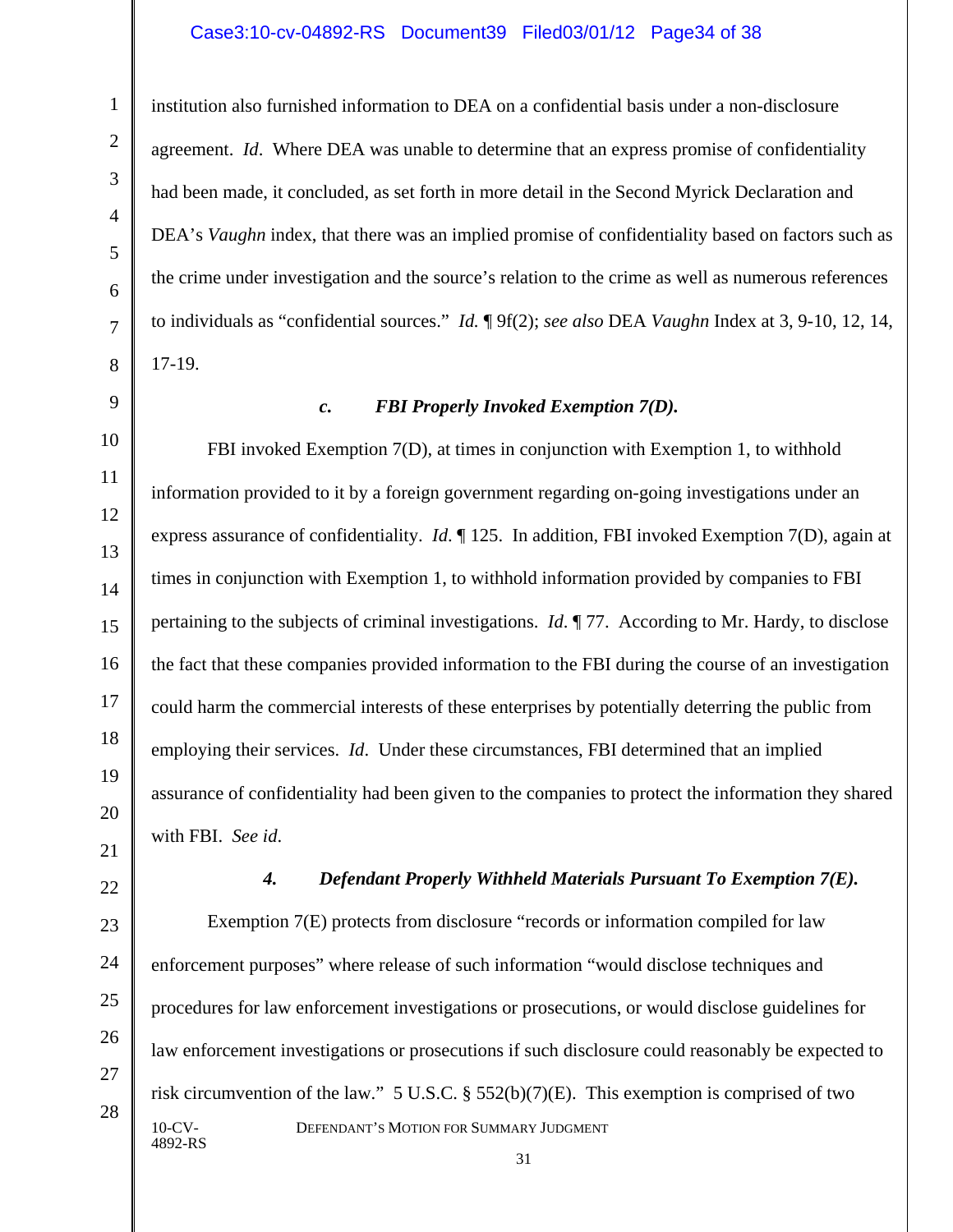#### Case3:10-cv-04892-RS Document39 Filed03/01/12 Page35 of 38

clauses: the first relates to law enforcement "techniques or procedures," and the second relates to "guidelines for law enforcement investigations or prosecutions." The latter category of information may be withheld only if "disclosure could reasonably be expected to risk circumvention of the law." 5 U.S.C. § 552(b)(7)(E). No such showing of harm is required for the withholding of law enforcement "techniques or procedures"; these materials receive categorical protection from disclosure. *See Smith v. Bureau of Alcohol, Tobacco & Firearms*, 977 F. Supp. 496, 501 (D.D.C. 1997) (citing *Fisher v. U.S. Dep't of Justice*, 772 F.Supp. 7, 12 n.9 (D.D.C. 1991), *aff'd*, 968 F.2d 92 (D.C. Cir. 1992)).

10 11

12

13

14

15

16

17

18

19

20

21

22

23

24

25

26

27

28

1

2

3

4

5

6

7

8

9

4892-RS

#### *a. CRM Properly Invoked Exemption 7(E).*

As explained by Ms. Ellis of the Criminal Division, "Plaintiff's request, by its very terms, seeks information that would detail how to evade lawful electronic surveillance by law enforcement." Second Ellis Decl. ¶ 38. Unsurprisingly, then, "the responsive information CRM located is replete with Exemption 7(E) material that implicitly or explicitly reveals the parameters of the Department's surveillance techniques and guidelines; details the difficulties, vulnerabilities, and/or technical limitations of conducting such surveillance on specific carriers/service providers or on specific devices." *Id*. ¶ 39.

For these reasons, Ms. Ellis explains that "release of this information would provide a detailed road map that would permit criminals to evade lawful electronic surveillance by law enforcement and thwart investigative efforts, thus posing a real and significant threat of circumvention of the law." Second Ellis Decl. ¶ 39. Moreover, this information details "the use and limitations of electronic surveillance, implicates law enforcement techniques and guidelines that are not well-known to the public and that, if disclosed, would risk circumvention of the law." *Id.* Consequently, CRM properly applied Exemption 7(E) to withhold such information. 5 U.S.C.  $§$  552(b)(7)(E).

32

10-CV- DEFENDANT'S MOTION FOR SUMMARY JUDGMENT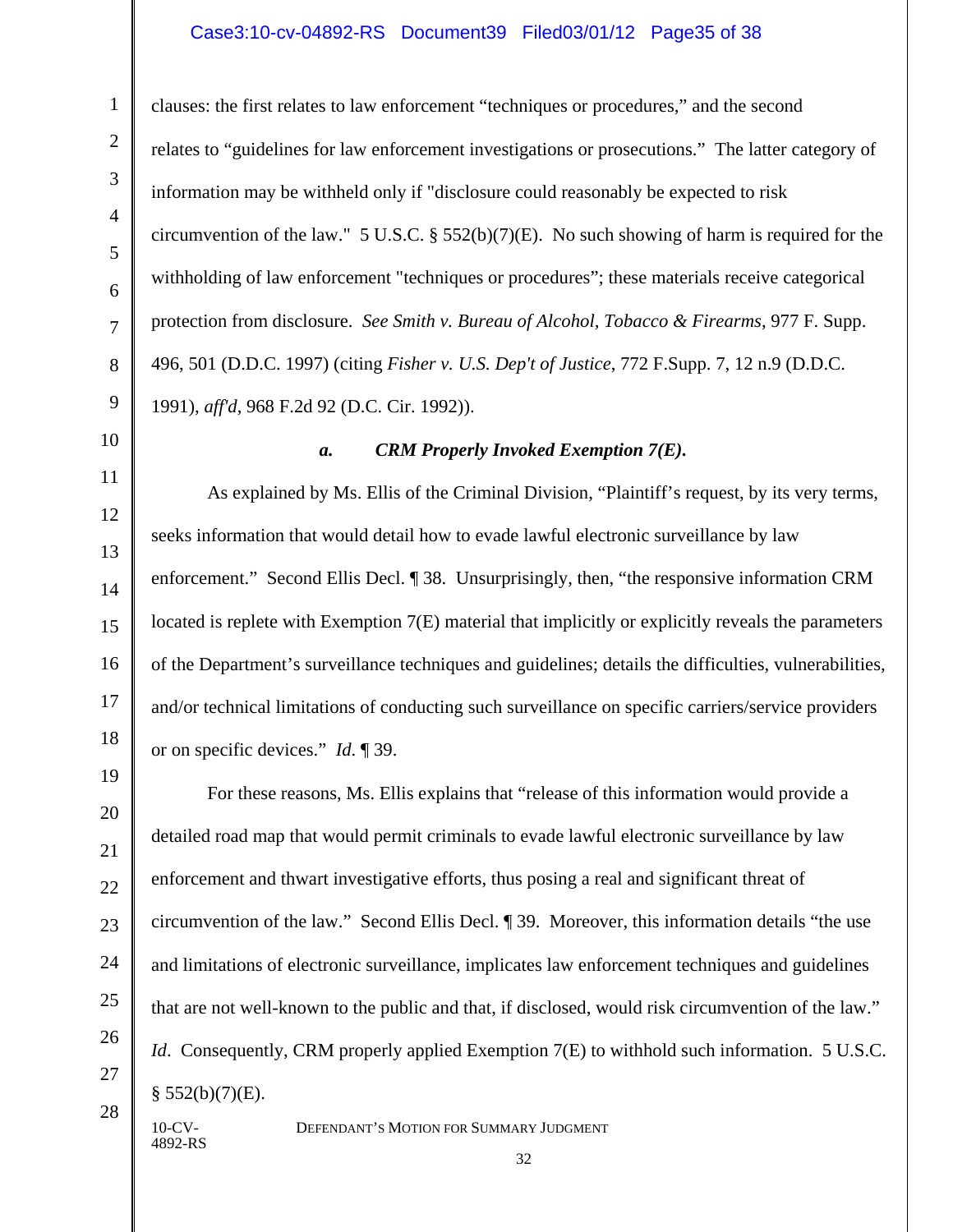# 1 2 3 4 5 6 7 8 9 10 11 12 13 14 15 16 17 18 19 20 21 22 23 24 25 26 27

# *b. DEA Properly Invoked Exemption 7(E).*

As Ms. Myrick of DEA explains, "Exemption 7(E) applies in full or in part to nearly every responsive page" given that these materials contain "information regarding the employment of specific surveillance techniques, the procedures employed by DEA, DOJ and other law enforcement agencies for the conduct of such surveillance; the difficulties, vulnerabilities, and/or limitations of conducting such surveillance . . . and the exploitation of such vulnerabilities or limitations by criminal elements and international drug trafficking organizations." Second Myrick Decl. ¶ 9g. "The responsive pages also include guidance on how to conduct investigations of communication systems or networks to work around intercept difficulties and/or how to employ countermeasures to intercept evasion practices employed by criminal elements." *Id*. According to Ms. Myrick, if this information were released, "[c]riminal elements would gain valuable insight about the conduct of law enforcement surveillance operations and the exploitation of capability weaknesses." *Id.* For these reasons, and those set forth in the Second Declaration of Ms. Myrick and DEA's Vaughn index, DEA properly withheld this information pursuant to Exemption 7(E).

#### *c. FBI Properly Invoked Exemption 7(E).*

FBI applied Exemption 7(E) in full or part to 1,650 pages out of the total 2,662 pages that were responsive to Plaintiff's request. Second Hardy Decl. ¶ 83. According to Mr. Hardy of the FBI, "the release of this detailed information about surveillance techniques and associated problems or vulnerabilities . . . would enable [criminal elements] to structure their . . . communications in a manner to evade lawful intercept and/or thwart investigative efforts." Second Hardy Decl. ¶ 84. For these reasons, and those set forth in the Second Hardy Declaration and FBI's *Vaughn* indexes, FBI has properly withheld this information pursuant to Exemption  $(b)(7)(E)$ .

4892-RS

28

10-CV- DEFENDANT'S MOTION FOR SUMMARY JUDGMENT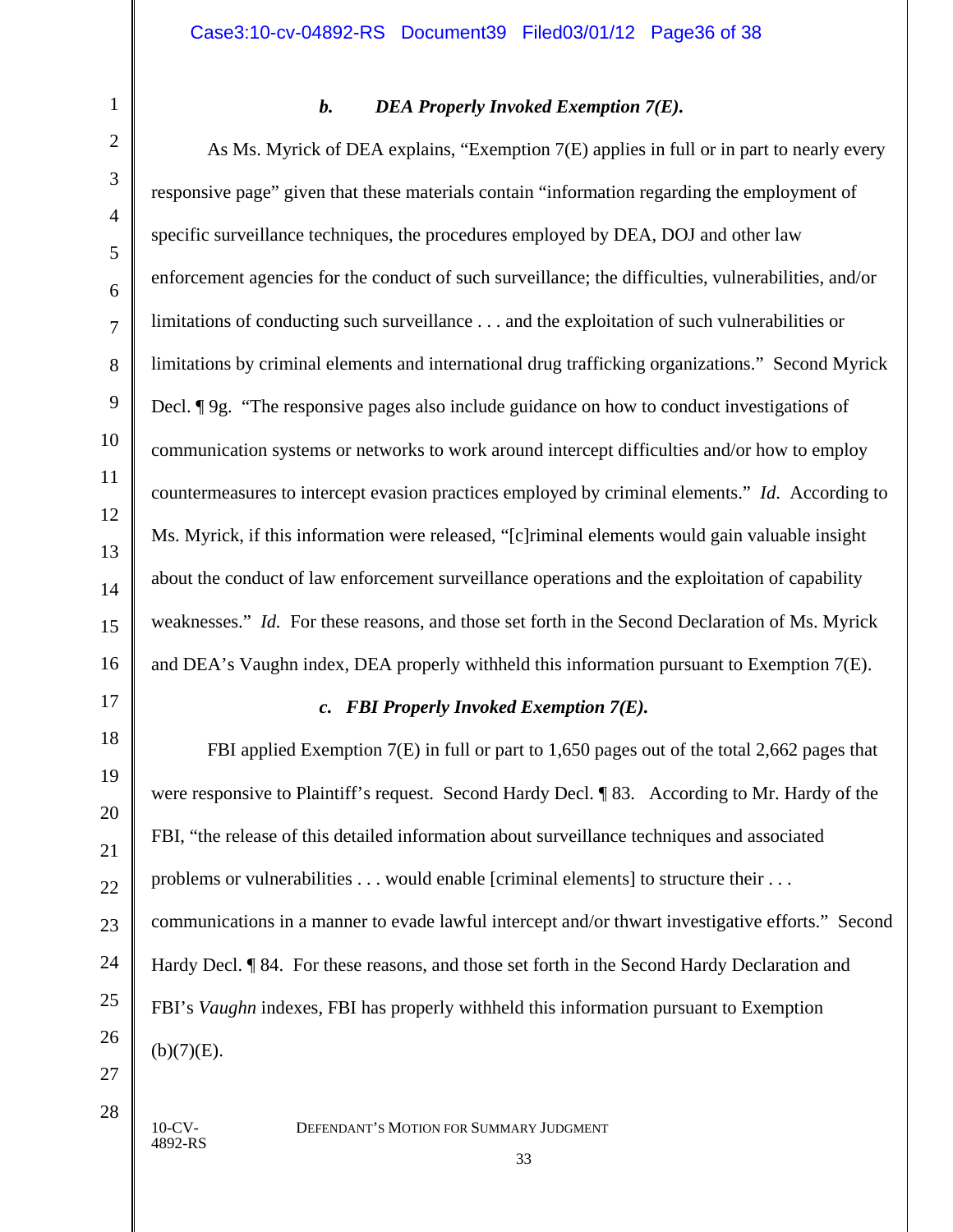# **III. Defendant Has Released All Reasonably Segregable Information.**

<span id="page-36-0"></span>

| $\mathbf{2}$   | As required by the FOIA, CRM, DEA and FBI have provided all "reasonably segregable"                                                                                                                |
|----------------|----------------------------------------------------------------------------------------------------------------------------------------------------------------------------------------------------|
| $\mathfrak{Z}$ | responsive information that is not protected by an exemption. 5 U.S.C. § 552(b). See Second Ellis                                                                                                  |
| $\overline{4}$ | Decl. ¶ 30 ("CRM conducted an exacting, line-by-line review of the records located during our                                                                                                      |
| 5<br>6         | wide-ranging search to identify any non-exempt information that could reasonably be segregated                                                                                                     |
| $\overline{7}$ | and released without adversely affecting the Government's legitimate law enforcement interests.");                                                                                                 |
| 8              | Second Myrick Decl. [9] (stating that "[a]ll responsive pages were examined to determine whether                                                                                                   |
| 9              | any reasonably segregable information could be released"); Second Hardy Decl. [22 (stating that                                                                                                    |
| 10             | "FBI has taken all reasonable efforts to ensure that no segregable, nonexempt portions were                                                                                                        |
| 11             | withheld from plaintiff."). $^7$                                                                                                                                                                   |
| 12             | <b>CONCLUSION</b>                                                                                                                                                                                  |
| 13             | For the reasons stated above, Defendant respectfully requests that the Court grant its                                                                                                             |
| 14             |                                                                                                                                                                                                    |
| 15             | Motion for Summary Judgment.                                                                                                                                                                       |
| 16             | Dated: March 1, 2012<br>Respectfully Submitted,                                                                                                                                                    |
| 17             | <b>TONY WEST</b>                                                                                                                                                                                   |
| 18             | <b>Assistant Attorney General</b>                                                                                                                                                                  |
| 19             | <b>MELINDA HAAG</b>                                                                                                                                                                                |
| 20             | <b>United States Attorney</b>                                                                                                                                                                      |
| 21             | ELIZABETH J. SHAPIRO<br>Deputy Director, Federal Programs Branch                                                                                                                                   |
| 22             |                                                                                                                                                                                                    |
| 23             | /s/ Nicholas Cartier<br>NICHOLAS CARTIER, CA Bar #235858                                                                                                                                           |
| 24             | Trial Attorney, Federal Programs Branch<br>Civil Division                                                                                                                                          |
| 25             | 20 Massachusetts Ave NW, 7224<br>Washington, DC 20044                                                                                                                                              |
| 26             | Tel: 202-616-8351                                                                                                                                                                                  |
| 27             |                                                                                                                                                                                                    |
| 28             | <sup>7</sup> The Court has authorized the parties to file motions for summary judgment not to exceed<br>35 pages. (ECF No. 38).<br>DEFENDANT'S MOTION FOR SUMMARY JUDGMENT<br>$10$ -CV-<br>4892-RS |